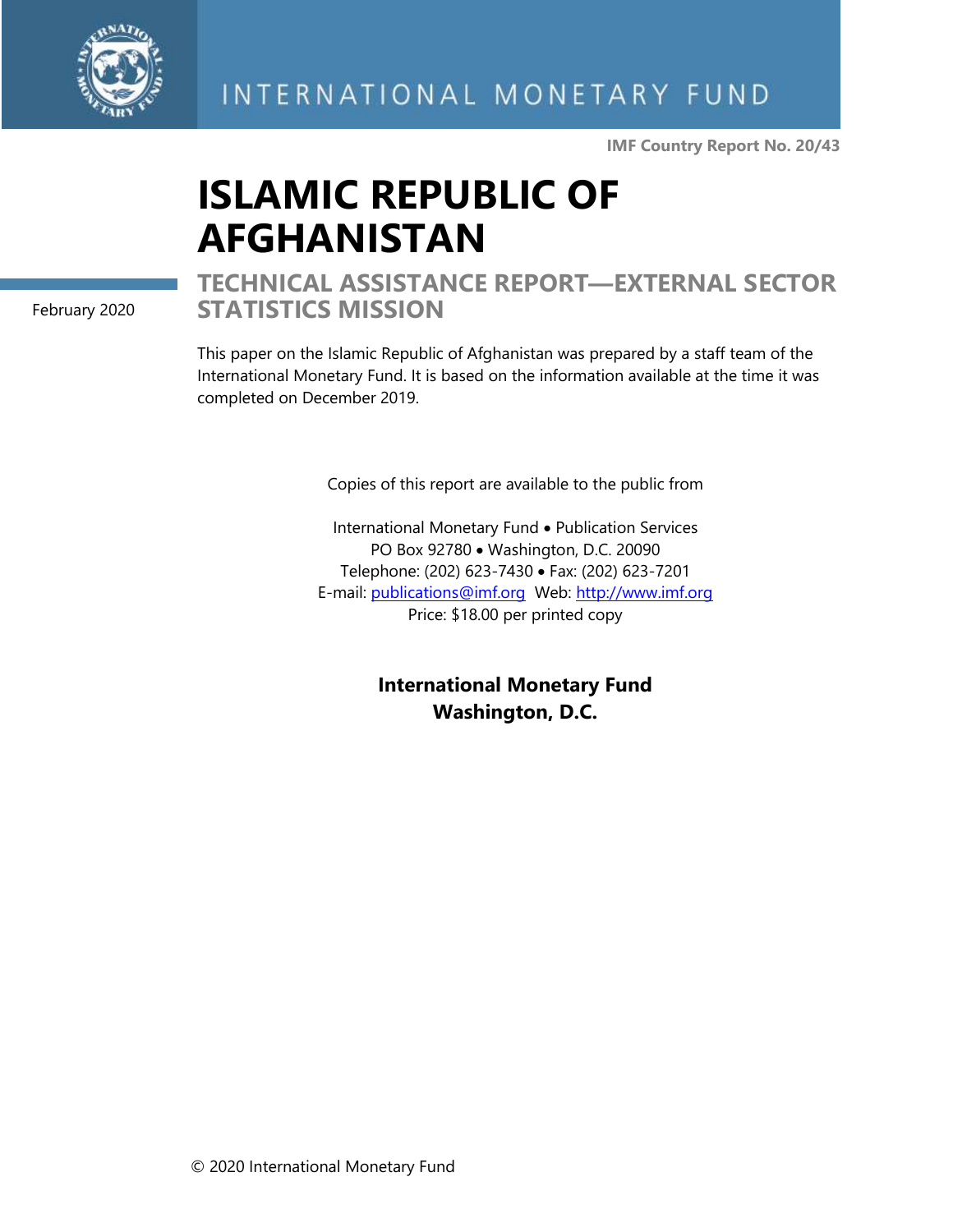

## TECHNICAL ASSISTANCE REPORT

## ISLAMIC REPUBLIC OF AFGHANISTAN

## External Sector Statistics Mission

DECEMBER 2019

PREPARED BY *Renato Pérez*



#### MEMBERS

Afghanistan, Algeria, Djibouti, Egypt, Iraq, Jordan, Lebanon, Libya, Morocco, Sudan, Syria, Tunisia, West Bank and Gaza, Yemen

PARTNERS Germany, Netherlands, Switzerland, European Commission, France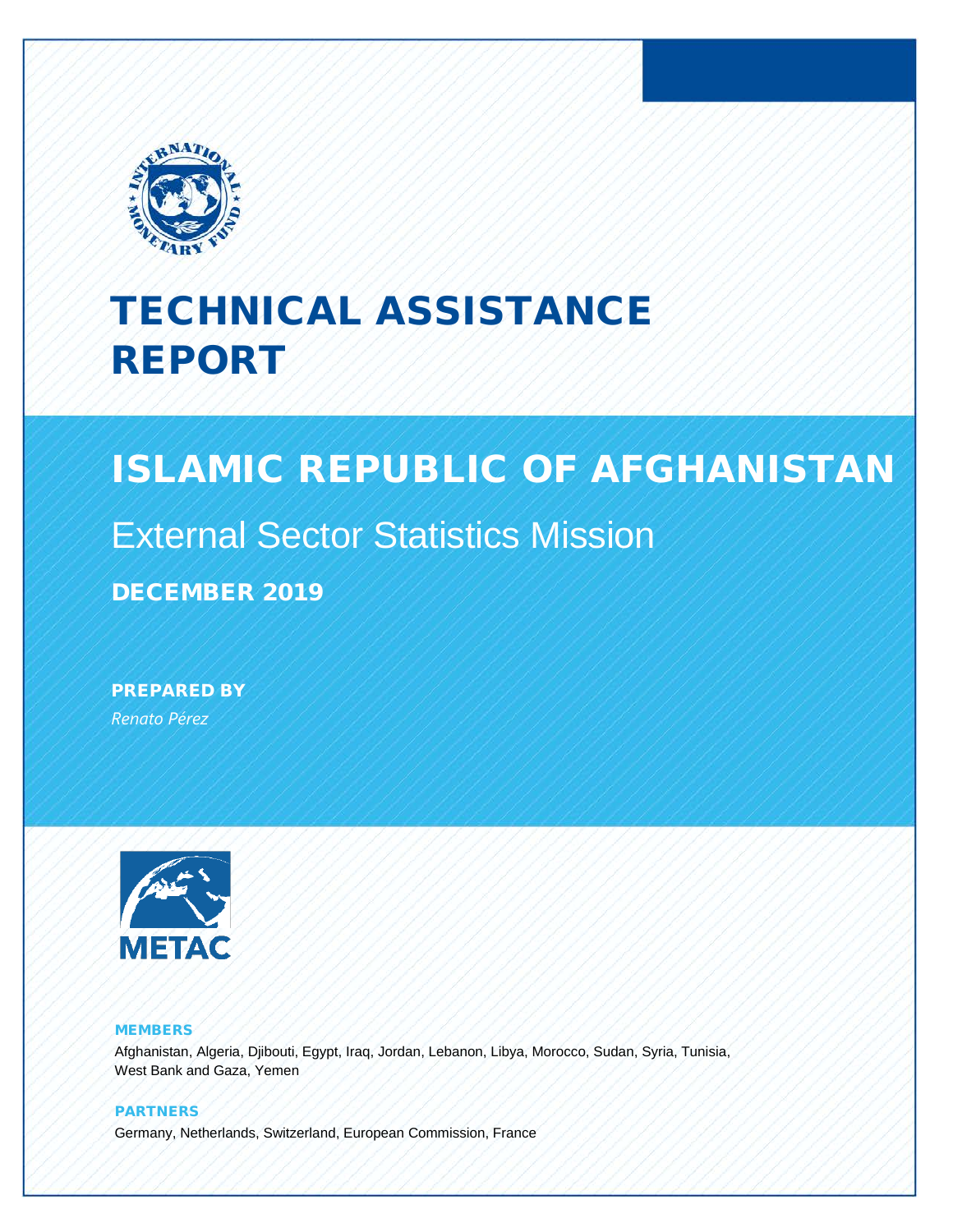#### DISCLAIMER

*The contents of this report constitute technical advice provided by the staff of the International Monetary Fund (IMF) to the authorities of Afghanistan (the "TA recipient") in response to their request for technical assistance. This report (in whole or in part) or summaries thereof may be disclosed by the IMF to IMF Executive Directors and members of their staff, as well as to other agencies or instrumentalities of the TA recipient, and upon their request, to World Bank staff, and other technical*  assistance providers and donors with legitimate interest, including members of the Steering *Committee of METAC, unless the TA recipient specifically objects to such disclosure (see [Operational](http://www.imf.org/external/np/pp/eng/2013/061013.pdf)  [Guidelines for the Dissemination of Technical Assistance Information\)](http://www.imf.org/external/np/pp/eng/2013/061013.pdf). Publication or Disclosure of this report (in whole or in part) or summaries thereof to parties outside the IMF other than agencies or instrumentalities of the TA recipient, World Bank staff, other technical assistance providers and donors with legitimate interest, including members of the Steering Committee of METAC, shall require the explicit consent of the TA recipient and the IMF's Statistics Department.* 

#### **MEMBERS**

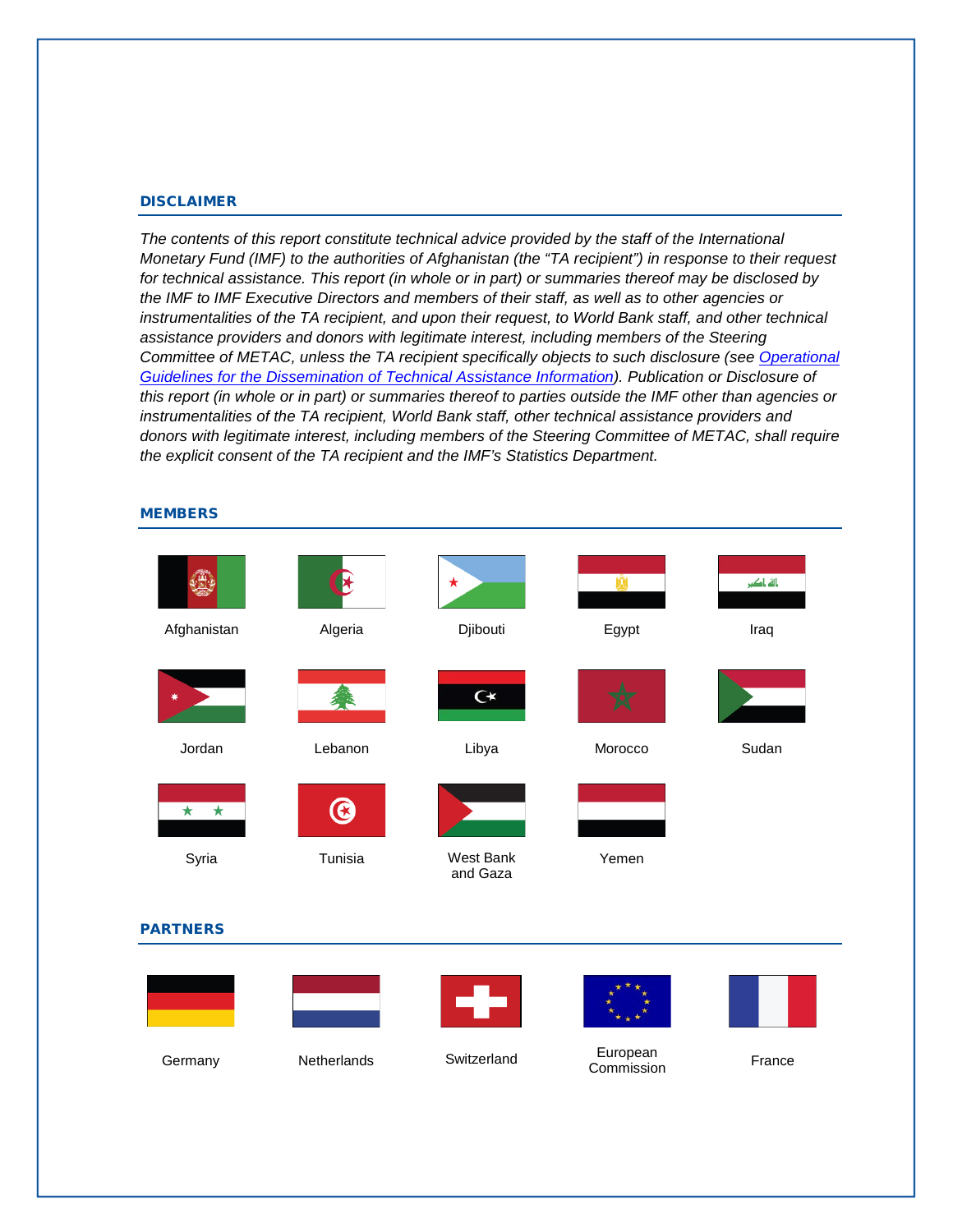## **CONTENTS**

| <b>SUMMARY OF MISSION OUTCOMES AND PRIORITY RECOMMENDATIONS 55 External SUMMARY OF MISSION OUTCOMES AND PRIORITY</b>                                                                          |                |
|-----------------------------------------------------------------------------------------------------------------------------------------------------------------------------------------------|----------------|
| DETAILED TECHNICAL ASSESSMENT AND RECOMMENDATIONS ____________________________7                                                                                                               |                |
|                                                                                                                                                                                               | $\overline{7}$ |
|                                                                                                                                                                                               |                |
|                                                                                                                                                                                               |                |
|                                                                                                                                                                                               |                |
|                                                                                                                                                                                               |                |
|                                                                                                                                                                                               |                |
|                                                                                                                                                                                               |                |
|                                                                                                                                                                                               |                |
|                                                                                                                                                                                               |                |
|                                                                                                                                                                                               |                |
| <b>TABLES</b>                                                                                                                                                                                 |                |
|                                                                                                                                                                                               |                |
| 2. Direct Investment Transactions and Positions: IIP Statement - Hypothetical Banking Sector _14<br>3. Balance of Payments Direct Investment Transactions - Hypothetical Summary Table of the |                |
| Banking Sector 14                                                                                                                                                                             |                |
| <b>APPENDICES</b>                                                                                                                                                                             |                |
|                                                                                                                                                                                               |                |
|                                                                                                                                                                                               |                |
|                                                                                                                                                                                               |                |
|                                                                                                                                                                                               |                |
|                                                                                                                                                                                               |                |
| VI. Suggested Action Plan for ITRS Enhancement in Afghanistan ___________________________________34                                                                                           |                |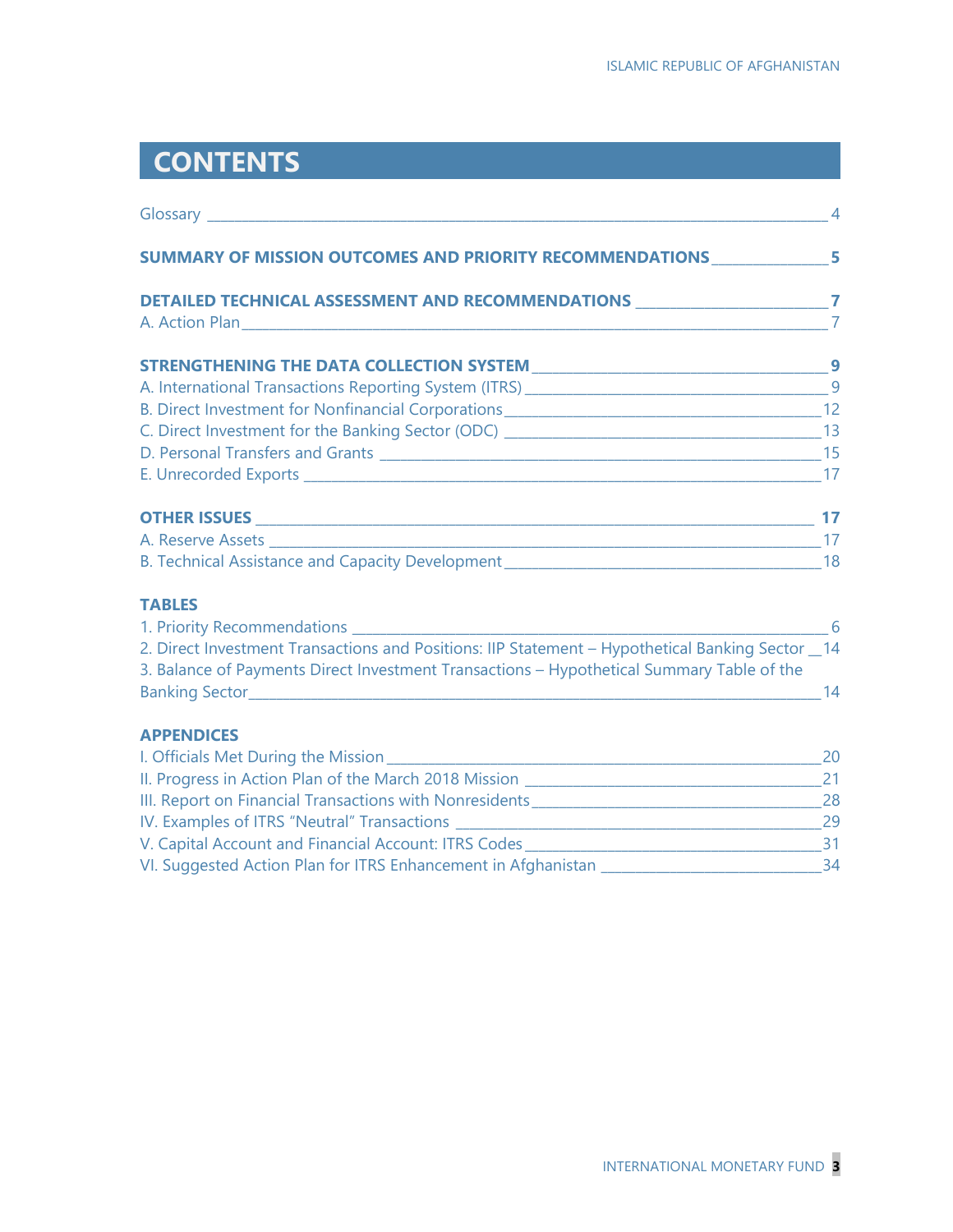## **Glossary**

| BPM6             | Balance of Payments and International Investment Position Manual,<br>sixth edition |
|------------------|------------------------------------------------------------------------------------|
| CD               | <b>Customs Department</b>                                                          |
| <b>DAB</b>       | Da Afghanistan Bank                                                                |
| D <sub>4</sub> D | Data for Decision Fund                                                             |
| <b>FDI</b>       | Foreign Direct Investment                                                          |
| ESS              | <b>External Sector Statistics</b>                                                  |
| <b>FSD</b>       | DAB's Financial Supervision Department                                             |
| IIP              | International Investment Position                                                  |
| IMF              | International Monetary Fund                                                        |
| <b>IRFCL</b>     | International Reserves and Foreign Currency Liquidity Template                     |
| IT               | Information Technology                                                             |
| <b>ITRS</b>      | International Transactions Reporting System                                        |
| <b>MFS</b>       | Monetary and Financial Statistics                                                  |
| <b>MOF</b>       | Ministry of Finances                                                               |
| <b>MPD</b>       | DAB's Monetary Policy Department                                                   |
| <b>MSPs</b>      | <b>Money Service Providers</b>                                                     |
| <b>NSIA</b>      | National Statistics and Information Authority                                      |
| ODC              | <b>Other Depositary Corporations</b>                                               |
| TA               | <b>Technical Assistance</b>                                                        |
| <b>STA</b>       | <b>IMF's Statistics Department</b>                                                 |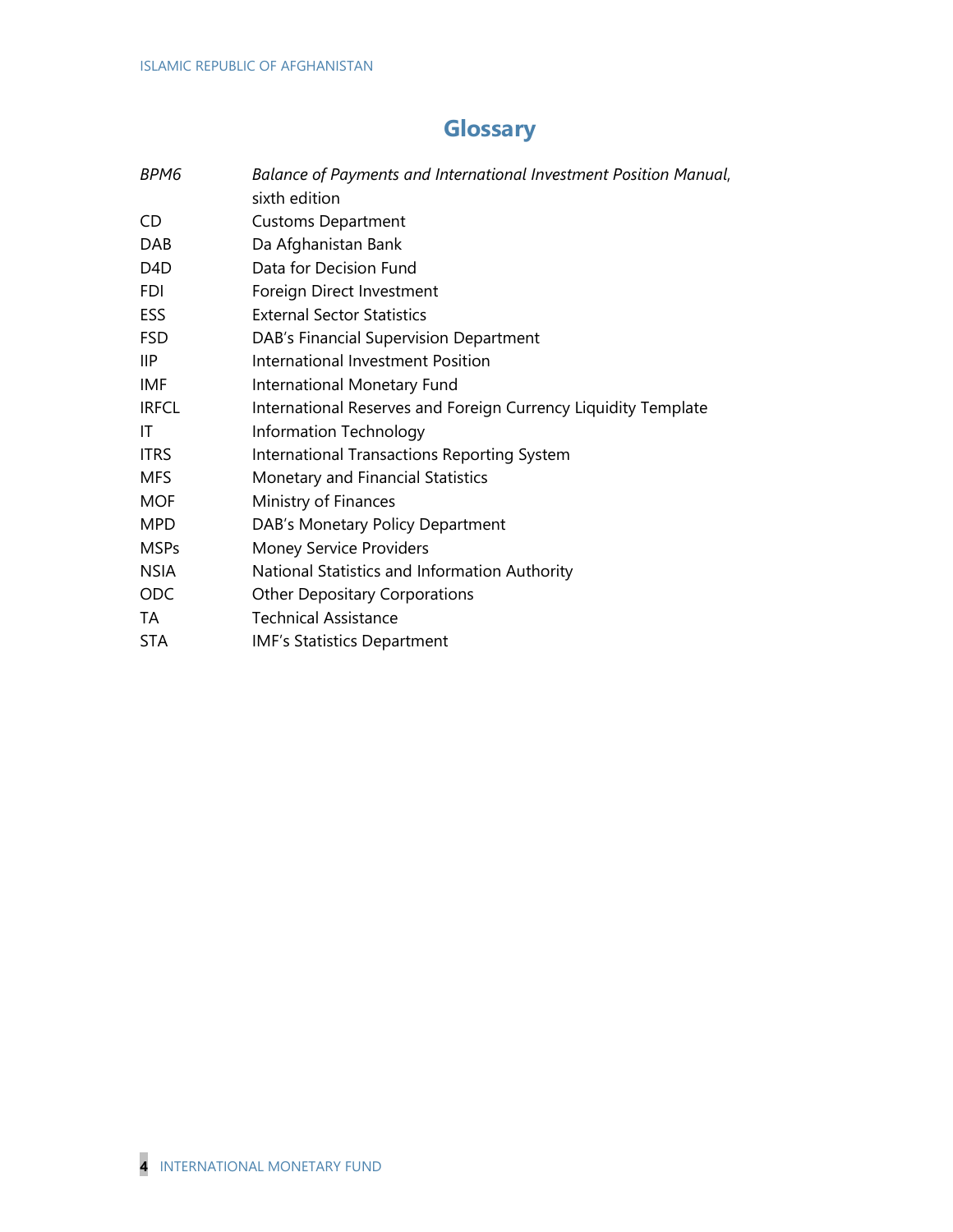## **SUMMARY OF MISSION OUTCOMES AND PRIORITY RECOMMENDATIONS**

**1. A technical assistance (TA) mission on external sector statistics (ESS) was conducted in Amman, Jordan, during March 31–April 10, 2019, for the Da Afghanistan Bank (DAB).[1](#page-5-0)** The mission took place at the request of the DAB and with strong support of the IMF's Middle East and Central Asia Department. This mission is part of the Middle East Regional Technical Assistance Center (METAC) work program. The mission objectives were to assist the DAB in improving the quality of the balance of payments and international investment position (IIP) statistics. The mission took stock of recent improvements in the ESS compilation practices and commended the DAB's Monetary Policy Department (MPD) for achieving most of the 2018 TA recommendations. The list of officials met by the mission is shown in Appendix I.

**2. Despite the progress achieved, major shortcomings remain to be addressed to enhance the policy relevance of ESS data.** Afghanistan's balance of payments and IIP have considerable gaps in the coverage of the current and financial accounts. The major data gaps are related to unrecorded personal remittances, military aid, and illegal exports. Consequently, the level of errors and omissions is significantly high and persistent. The mission focused on (i) reviewing and suggesting improvements to the International Transactions Reporting System (ITRS); (ii) examining the recording of the foreign direct investment (FDI) of the other depositary corporations (ODC) in the balance of payments and IIP; (iii) assessing the data quality and methodological treatment of personal remittances and general government transfers; and (iv) evaluating the possibility of estimating opium exports. [2](#page-5-1)

**3. The highest priority should be given to the improvement of personal transfers (remittances) coverage and the estimation of unrecorded personal transfers.** Remittances through autonomous Money Service Providers (MSPs) and informal channels are not captured; although, there seems to be a large remittance channel. Thus, the mission recommended to initiate—at the earliest convenience—the estimation of remittances that are not captured and urged that this be a permanent task in the DAB's work plan. The mission welcomed the identification of grants received by the government—including recorded "on-budget" and "off-budget"—between current and capital transfers, but the offsetting entries (mostly related to services) are pending.

**4. DAB should update the ITRS to improve the source data for balance of payments compilation.** The mission considers that the ITRS data should be the main data source for the compilation of many of the ESS components. The MPD has implemented an ITRS that only collects ODC data, excluding the central bank from its coverage. The current ITRS labor-intensive—is based on spread sheets (not associated with any data base), with limited data

l

<span id="page-5-0"></span><sup>1</sup> The current security environment in Afghanistan precludes Fund staff travel to Kabul, Afghanistan.

<span id="page-5-1"></span><sup>&</sup>lt;sup>2</sup> Estimation and recording of military aid were not discussed during this TA.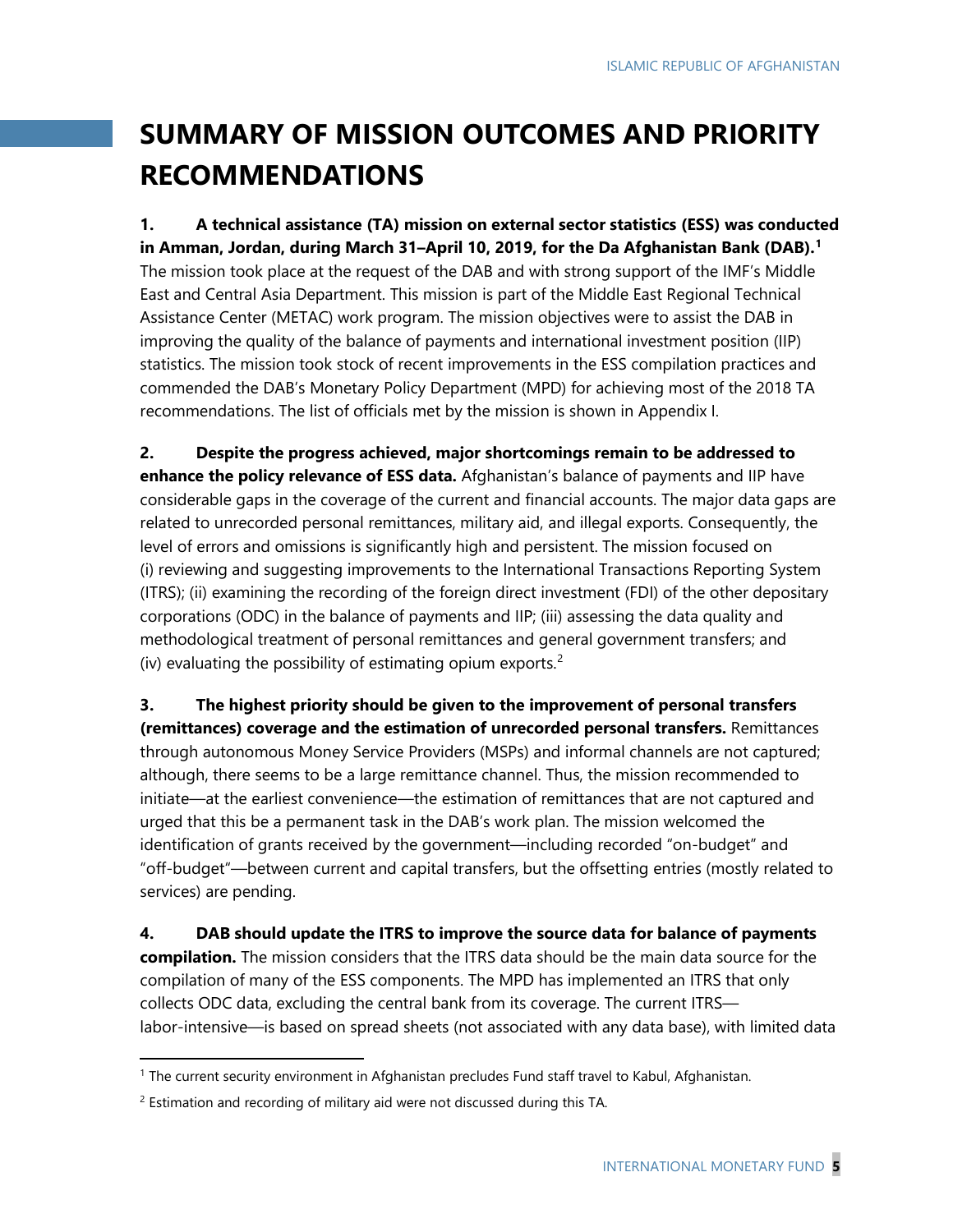validations. This may be one of the causes of unrecording and misclassifications. The mission detected important discrepancies between the output data of the ITRS and the administrative sourced data. The updated ITRS proposed by the mission is a self-balancing system for the central bank and ODC. The ITRS revamping is a medium-term project will require an assignation of resources and should be supported by the DAB's senior management.

### **5. The direct investment data have major limitations in their coverage and**

**classification.** To enhance practical experience in FDI data collection for nonfinancial direct investment enterprises, it was agreed to run a pilot survey for about 10 to 15 major FDI enterprises of different economic sectors. It is expected that the pilot survey will provide useful insights and facilitate running a full-fledged survey in Kabul. The mission welcomed the compilation of ODC FDI for the fourth quarter of 2018, based on a survey. To streamline the compilation, MPD will compile ODC FDI database on audited financial statements data.

**6. The inclusion of the opium economy will have significant impact in the national and international accounts.** The National Statistics and Information Authority (NSIA)—with the support of international organizations—is finalizing the incorporation of the illicit drugs production (opium) in the GDP calculation for 2016–18. The NSIA will provide to MPD the estimated illegal exports and imports data associated with narcotics. MPD should incorporate these data into the balance of payments and with the support of relevant DAB's departments should prepare a model with the offsetting entries (including recorded and unrecorded imports, cash in vault, and others).

**7. To support progress in the above work areas, the mission recommended a detailed one-year action plan with the following priority recommendations carrying particular weight to make headway in improving ESS:**

| <b>Target</b><br><b>Date</b> | <b>Priority Recommendation</b>                                                                                                                                                     | <b>Responsible</b><br><b>Institutions</b> |
|------------------------------|------------------------------------------------------------------------------------------------------------------------------------------------------------------------------------|-------------------------------------------|
| <b>January</b><br>2020       | Update the current ITRS coding and instructions for aligning to BPM6<br>and streamlining/customizing to Afghan-specific transactions<br>(remittances, other services, and others). | <b>MPD</b>                                |
| <b>January</b><br>2020       | Conduct the direct investment pilot survey.                                                                                                                                        | <b>MPD</b>                                |
| January<br>2020              | In coordination with the DAB's relevant departments to prepare a<br>work plan for estimating on regular basis the remittances not<br>captured by administrative data or ITRS.      | <b>MPD</b>                                |

### **Table 1. Priority Recommendations**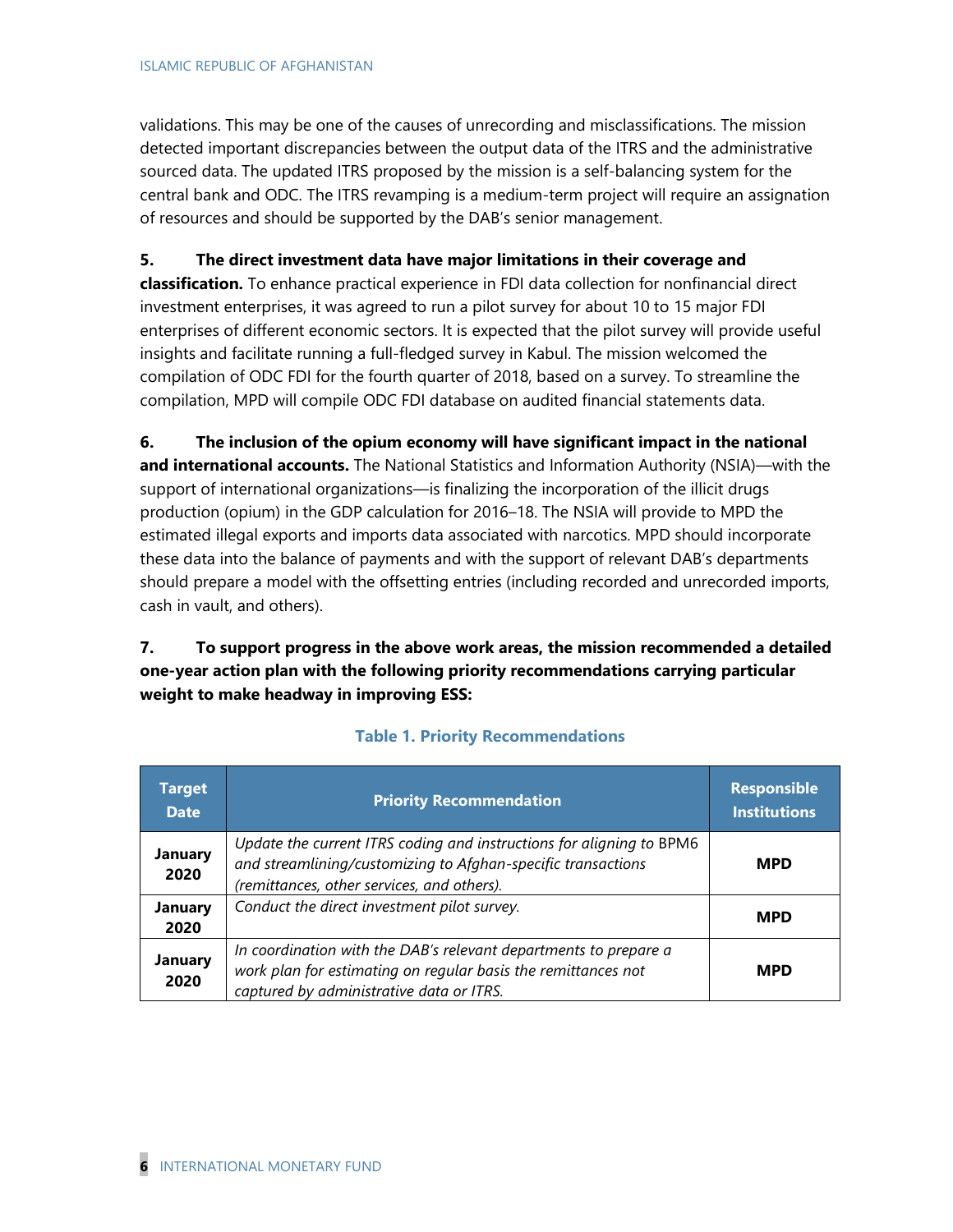## **DETAILED TECHNICAL ASSESSMENT AND RECOMMENDATIONS**

## **A. Action Plan**

**8. The below action plan includes steps to accomplish milestones.** The plan is for technical compilers. Actions are prioritized (high, medium, low) and priority recommendations identified. The status of the action plan recommendations of the 2017 and 2018 TA missions are shown in the Appendix II.

| <b>Priority</b>                                                                          | <b>Action/Milestone</b>                                                                                                                                                                                                                                                  | <b>Target</b><br><b>Completion</b><br><b>Date</b> |  |  |  |  |
|------------------------------------------------------------------------------------------|--------------------------------------------------------------------------------------------------------------------------------------------------------------------------------------------------------------------------------------------------------------------------|---------------------------------------------------|--|--|--|--|
| Outcome: Source data are adequate for the compilation of these macroeconomic statistics. |                                                                                                                                                                                                                                                                          |                                                   |  |  |  |  |
| н                                                                                        | Strengthen the validation of the current ITRS.                                                                                                                                                                                                                           | October 2019<br>and onwards                       |  |  |  |  |
| н<br><b>Priority</b><br>action                                                           | Update the current ITRS coding and instructions for aligning to<br>BPM6 and streamlining/customizing to Afghan-specific transactions<br>(remittances, other services, and others).                                                                                       | January 2020                                      |  |  |  |  |
| н                                                                                        | Agreed with the DAB's senior management on the need of updating<br>the ITRS in line the mission recommendations.                                                                                                                                                         | November<br>2019                                  |  |  |  |  |
| M                                                                                        | Draft the initial technical requirements for enhancing the ITRS-<br>including ODC and central bank, which should comprise resources<br>needed, requested indicators, validation rules, submission<br>requirements (format, periodicity, timeliness), and others.         | December 2019                                     |  |  |  |  |
| H                                                                                        | Define the enterprises to be included in the direct investment pilot<br>survey—approximately 10 to 15 enterprises. The selected enterprises<br>should be of the following industries: communications, hotels, postal<br>services, agriculture, mining, and construction. | October 2019                                      |  |  |  |  |
| H<br><b>Priority</b><br>action                                                           | Conduct the direct investment pilot survey.                                                                                                                                                                                                                              | January 2020                                      |  |  |  |  |
| H                                                                                        | Base on the pilot results of the FDI survey, evaluate the way forward<br>for running a full-fledged survey in Kabul.                                                                                                                                                     | <b>March 2020</b>                                 |  |  |  |  |
| H                                                                                        | Compile direct investment data of the banking sector for 2015-17,<br>sourced by the audited financial statements (reconciliation of equity),<br>as discussed during the mission.                                                                                         | November<br>2019                                  |  |  |  |  |
| н                                                                                        | Compile FDI data of the ODC for 2018 Q1, Q2, Q3 and onwards,<br>sourced by the updated FDI survey for ODC.                                                                                                                                                               | November<br>2019 and<br>onwards                   |  |  |  |  |
| н                                                                                        | Keep expanding the coverage of the remittances survey for capturing<br>MTOs and licensed hawalas remittances data.                                                                                                                                                       | On a regular<br>basis                             |  |  |  |  |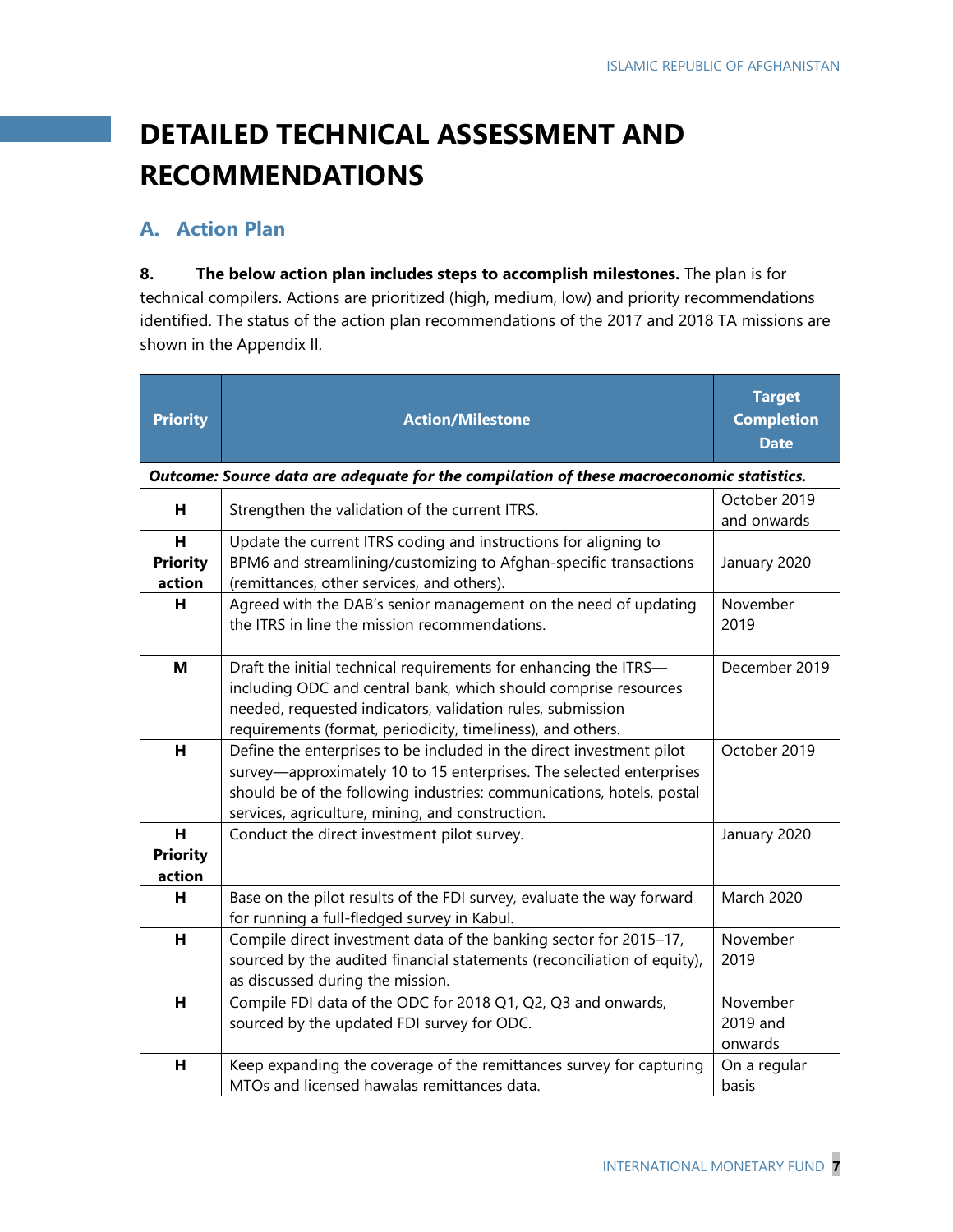| <b>Priority</b>                                                                        | <b>Action/Milestone</b>                                                                                                        | <b>Target</b><br><b>Completion</b><br><b>Date</b> |  |
|----------------------------------------------------------------------------------------|--------------------------------------------------------------------------------------------------------------------------------|---------------------------------------------------|--|
| н<br><b>Priority</b>                                                                   | MPD in coordination with the relevant DAB's department(s)—and<br>support of the DAB's senior management-to prepare a work plan | January 2020                                      |  |
| action                                                                                 | for estimating remittances not captured by the ITRS. The work plan                                                             |                                                   |  |
|                                                                                        | to incorporate: (i) responsible unit of the project                                                                            |                                                   |  |
|                                                                                        | and (ii) periodicity of the remittances estimations.                                                                           |                                                   |  |
| H                                                                                      | The MPD and other relevant DAB's department(s) to investigate and                                                              | <b>November</b>                                   |  |
|                                                                                        | collect available secondary data (national and international sources)                                                          | 2019                                              |  |
| н                                                                                      | to be used for complementing the remittances estimation<br>Request to the NSIA adding a remittances section in the households  | February 2020                                     |  |
|                                                                                        | survey for obtaining relevant data.                                                                                            | and onwards                                       |  |
| н                                                                                      | The NSIA to be incorporated into the remittances project as a data                                                             | <b>March 2020</b>                                 |  |
|                                                                                        | source provider.                                                                                                               |                                                   |  |
| н                                                                                      | The DAB to estimate on regular bases the remittances not captured                                                              | <b>September</b>                                  |  |
|                                                                                        | by administrative data or ITRS.                                                                                                | <b>2020 and</b><br>onwards                        |  |
|                                                                                        | Implement the current and capital transfers offsetting-such as                                                                 |                                                   |  |
| н                                                                                      | grants in cash, technical assistance, and development projects-                                                                | <b>March 2020</b>                                 |  |
|                                                                                        | based on the Ministry of Finance information and following the                                                                 |                                                   |  |
|                                                                                        | model proposed in the 2018 TA mission.<br>Base on the NSIA estimations included in the GDP calculation for                     |                                                   |  |
|                                                                                        | 2016 to 2018, the NSIA to provide to MPD estimated data of:                                                                    |                                                   |  |
| н                                                                                      | total of illegal exports of narcotics and                                                                                      | <b>December</b><br>2019                           |  |
|                                                                                        | total of imports not recorded in customs related to the illegal<br>production of narcotics.                                    |                                                   |  |
|                                                                                        | Include in the balance of payments statistics, the estimated data of                                                           |                                                   |  |
| н                                                                                      | illegal exports and imports related to narcotic production (opium) for                                                         | January 2020                                      |  |
|                                                                                        | 2016-18 and prepare the correspondent estimated offsetting entries.                                                            |                                                   |  |
|                                                                                        | Outcome: Data are compiled and disseminated using appropriate statistical techniques,                                          |                                                   |  |
|                                                                                        | including dealing with data sources, and/or assessment and validation of intermediate data                                     |                                                   |  |
|                                                                                        | and statistical outputs.<br>The DAB's Accounting Department to provide reserves assets data to                                 |                                                   |  |
|                                                                                        | the MPD:                                                                                                                       |                                                   |  |
|                                                                                        | On accrual basis or market value-depending on the financial                                                                    | <b>November</b>                                   |  |
| н                                                                                      | instrument.                                                                                                                    | 2019 and                                          |  |
|                                                                                        | With the needed sectoral breakdown according to the reserve                                                                    | onwards                                           |  |
|                                                                                        | format (central bank, ODC, other financial corporations).                                                                      |                                                   |  |
| Use available data on reserves to complete the asset section of the<br><b>November</b> |                                                                                                                                |                                                   |  |
| н                                                                                      | template on IRFCL.                                                                                                             | 2019                                              |  |
| н                                                                                      | Review the data consistency between ESS and MFS on the reserve                                                                 | <b>November</b>                                   |  |
|                                                                                        | assets.                                                                                                                        | 2019                                              |  |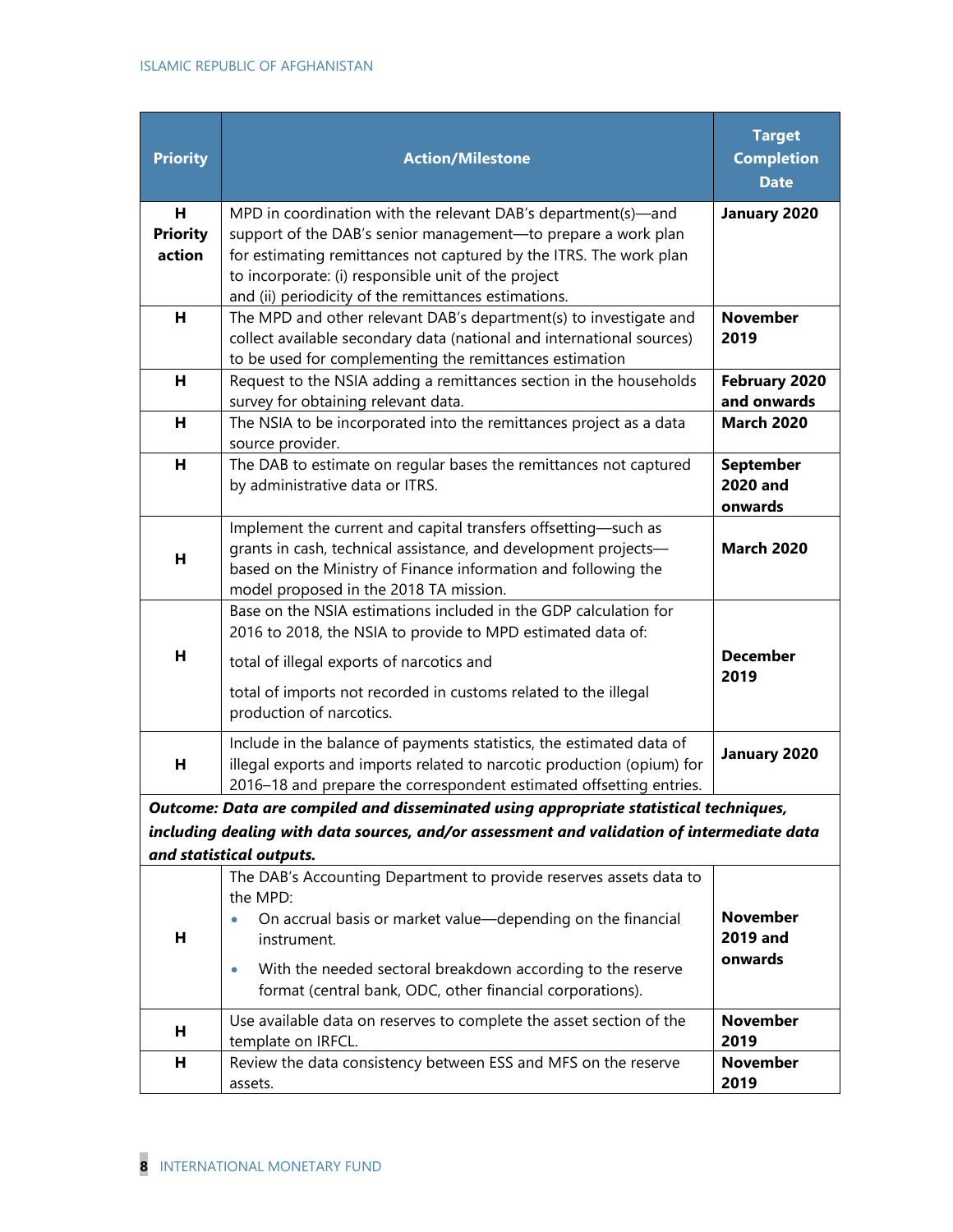| <b>Priority</b>                                                                     | <b>Action/Milestone</b>                                                                                                                                                                                                                                                          | <b>Target</b><br><b>Completion</b><br><b>Date</b> |  |  |
|-------------------------------------------------------------------------------------|----------------------------------------------------------------------------------------------------------------------------------------------------------------------------------------------------------------------------------------------------------------------------------|---------------------------------------------------|--|--|
| н                                                                                   | Develop a draft estimation of predeterminate short-term net drains<br>on foreign currency assets (nominal value) for the following<br>categories: (i) up to one, month, (ii) more than one month and up to<br>three months, and (iii) more than three months and up to one year. | <b>March 2020</b>                                 |  |  |
|                                                                                     | Outcome: Staff capacity increased through training, especially on developing source data,                                                                                                                                                                                        |                                                   |  |  |
|                                                                                     | compilation methods, and dissemination.                                                                                                                                                                                                                                          |                                                   |  |  |
| M                                                                                   | The DAB's management to nominate staff for training courses at the<br>IMF HQ, regional training centers, and other international<br>organizations.                                                                                                                               | <b>Ongoing</b>                                    |  |  |
| м                                                                                   | The MPD to always have staff trained in different duties associated<br>with the ESS compilation; to manage eventual staff turnover and not<br>jeopardize the needed improvement in the ESS.                                                                                      | <b>Permanent</b>                                  |  |  |
| н                                                                                   | Organize staff visits to partner countries for exchange of experience<br>in compiling ESS (subject to funding availability). One of the priority<br>topics of such visits would be the operation of the ITRS.                                                                    | Once a year                                       |  |  |
| Outcome: Data access to the public has improved through better formatting/framework |                                                                                                                                                                                                                                                                                  |                                                   |  |  |
|                                                                                     | presentations and/or assistance to users.                                                                                                                                                                                                                                        |                                                   |  |  |
| н                                                                                   | Direction of Trade (DOT) data should be permanently reconciled with<br>balance of payments statistics prepared by the MPD.                                                                                                                                                       | <b>Ongoing basis</b>                              |  |  |

## **STRENGTHENING THE DATA COLLECTION SYSTEM**

## **A. International Transactions Reporting System (ITRS)**

**9. The current ITRS provides data sourced from commercial banks and are used for compiling many of the of the balance of payments and IIP components**. The focus should be on strengthening the ITRS data validation procedures. It is critical to reinforce the internal procedures, including the requirement of supporting documents from the banks for statistical outliers, and intensifying work with the reporting staff of the banks. The mission considers that the current ITRS coding should be simplified and customized to Afghan-specific transactions. In order to do not duplicate the data requirements to ODC, MPD should make a stocktaking of data collected by the Financial Transactions and Reports Analysis Center of Afghanistan.<sup>[3](#page-9-0)</sup>

### **10. DAB should update the ITRS oriented to improve significantly the balance of payments compilation practices.** The current ITRS—reported on quarterly basis—is labor-intensive, based on spreadsheets (not a database), and with minor validations at bank level.

<span id="page-9-0"></span><sup>&</sup>lt;sup>3</sup> The Financial Transactions and Reports Analysis Center of Afghanistan is the Financial Intelligence Unit.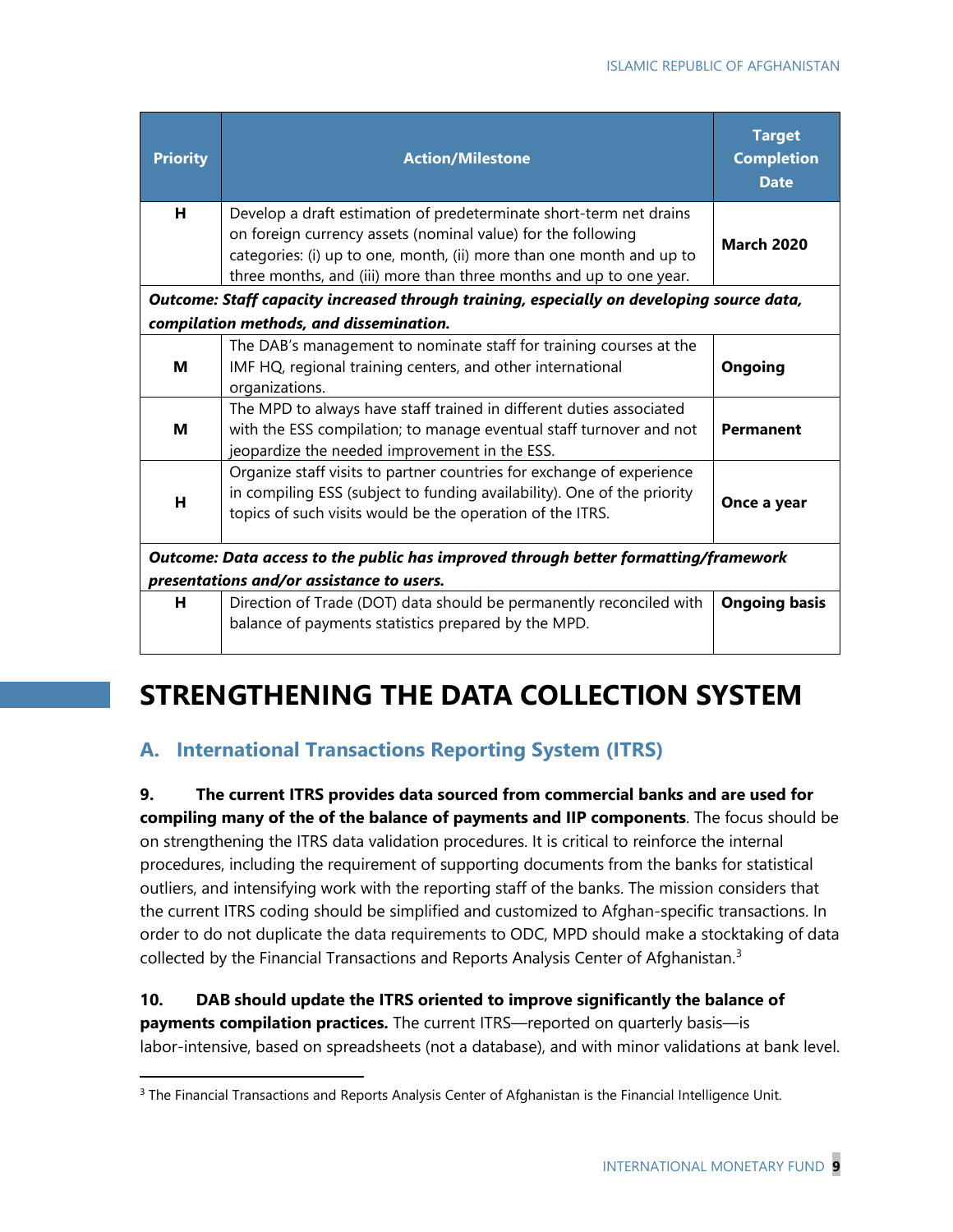The mission considers that the current ITRS may be source of significant under coverage and misclassifications for the balance of payments compilation, including the exclusion of the DAB in its coverage.

**11. The properly revamped ITRS is to serve as the main source of information for balance of payments compilation.** Afghanistan faces major limitations on the source data quality for compiling ESS and further ITRS enhancements would be a pragmatic approach. Enhancements to the ITRS should include: (i) revised ITRS design with expanded coverage including the central bank—and (ii) significant changes in data processing at all stages, from data entry and data transmission to data validation and processing of source data and of intermediate outcome.

**12. The mission emphasized that ITRS enhancement project can only be implemented with strong support of the DAB's top management.** The ability of the MPD team to check data at the level of individual bank reports should be an intrinsic part of sufficiently trained staff, and Information Technology (IT) resources should be available.

**13. The ITRS enhancement should have two main objectives: improved quality of the data and reduced costs for the banks.** Therefore, design of the enhanced ITRS is to be based on the following fundamental principles: (i) the use of standardized coding system—aligned to the needs of Afghanistan—transactions, and positions; (ii) the data are to be derived from the core banking and linked directly to the bank's operational day; (iii) data are to be collected and monitored centrally; (iv) the system is to be IT-backed and flexible enough to accommodate specific requirements of the respondents; and (v) applied IT and hardware that are compatible with a variety of IT platforms in the banks.

### **Prerequisites for ITRS Enhancement**

**14. The effectiveness of further ITRS improvements is subject to** (i) strong top level managerial support in the DAB and well prioritized planning process; (ii) strong cooperation with reporting banks, including banks' involvement in designing the reporting procedure starting from the initial implementation stage; (iii) sufficient IT and staff resources devoted to ITRS in the DAB and in banks; (iv) the level of IT development, (v) the quality of the design of report forms and procedures for the collection of information; and (vi) training of respondents.

**15. Cooperation with the reporting banks during development of the enhanced ITRS is an imperative for success.** Enough time should be given for the banks (ODCs) to make the necessary changes to their internal recording and for MPD to provide methodological support to link the ITRS reporting to banks' operational day. It should be an elaborated promotion process of the enhanced ITRS to the banks' management, and training of the technical staff involved in the ITRS reporting.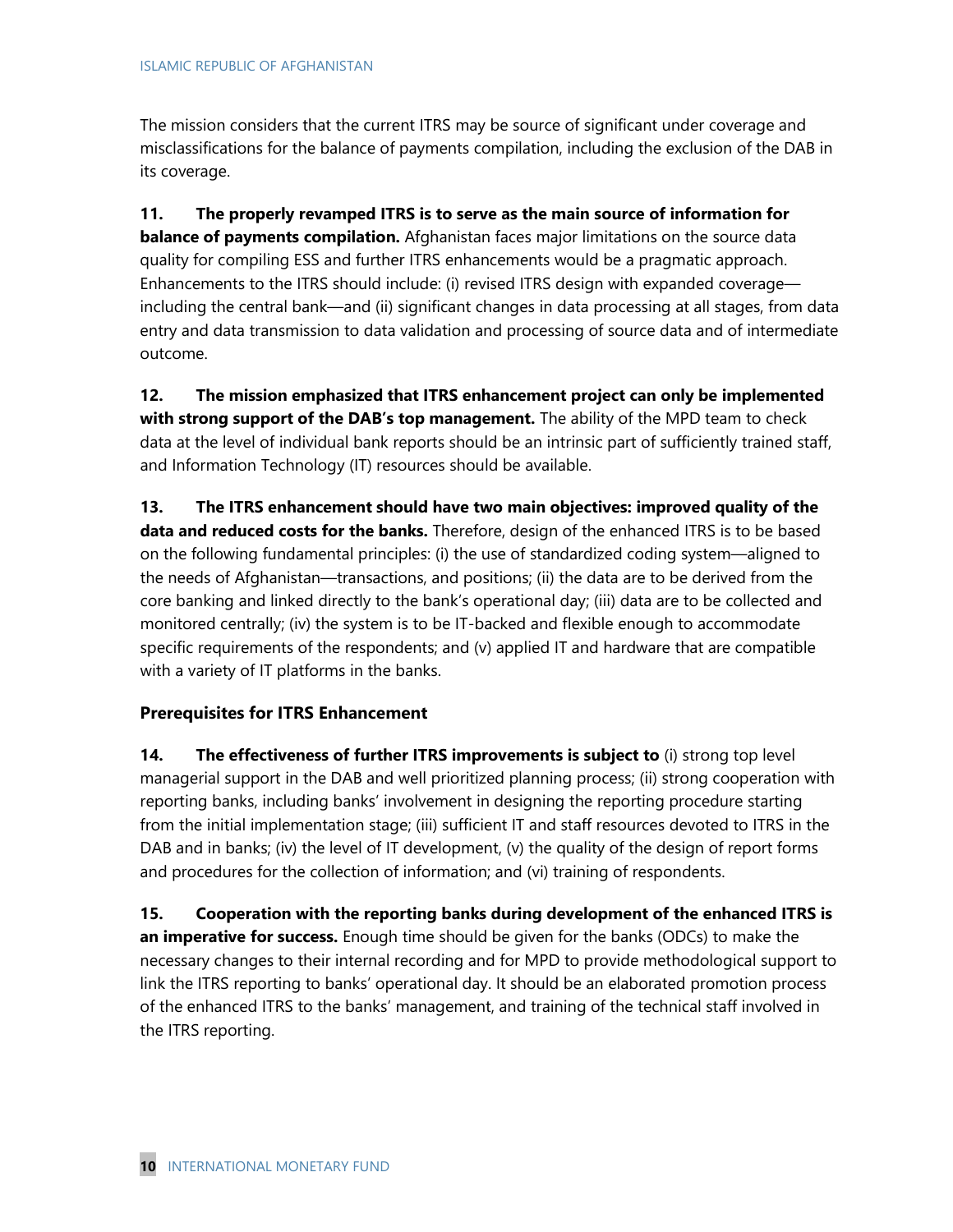#### **ITRS Reporting Procedure**

### **16. The report form is to be submitted on direct correspondent accounts with nonresident banks and on the current accounts of nonresident clients.** The report form is filled separately for each correspondent account with nonresident banks. The report form includes the following details: name of the bank, account number, reporting period, currency of the account, transacting domestic entity (bank, nonfinancial corporation, other financial institution, individual, government), code of transaction, country of transactions, and value of transaction (credit or debit).

**17. It is preferable that the system converted into a closed system, on which banks are required to report all movements on each correspondent account together with the beginning and end of period positions.** Appendix III provides an example of report form. Such design gives the basis necessary for data verification, the harmonization of data on transactions and positions, and validation with monetary and financial statistics (MFS). It should be understood though, that not all the movements on correspondent accounts will give rise to a balance of payments transaction. Therefore, a special code is to be assigned for the aggregated data on non-balance of payments—also denominated neutral transactions—and relevant written instructions with explanation of various neutral transactions are to be given to the banks. Appendix IV provides practical examples of neutral transactions.

**18. Banks are to provide monthly aggregated data in a single electronic form.** The form is to be accompanied with detailed instructions for respondents. In addition to existing transactions covered by current ITRS. Appendix V contains suggested codes for capital and financial account transactions.

### **ITRS Revamping**

**19. The Action Plan should have the following main components:** (i) modifications in the ITRS design; (ii) development of the report forms with the explanatory notes; (iii) report forms' field testing; (iv) development of the IT for all ITRS constituencies; (v) ITRS pilot testing for banks; (vi) ITRS implementation for banks; (vii) development of the ITRS initial data verification and validation procedures; (viii) elaboration of the ITRS intermediate data verification and validation procedures; and (ix) the ITRS consulting and training. The suggested general action plan for ITRS enhancement is given in Appendix VI.

**20. The outcome of the joint DAB-banks ITRS working group should be the following:**

(i) update the ITRS report form—according to the sixth edition of the *Balance of Payments and International Investment Position Manual (BPM6)* and customizing to Afghanistan's specific needs—and draft explanatory note, (ii) ensure the consistency between the balance of payments reporting requirements and banking accounting practices, (iii) electronic data transmission and validation, (iv) effective list of the transactions codes, and (v) modalities of the ITRS consulting and training.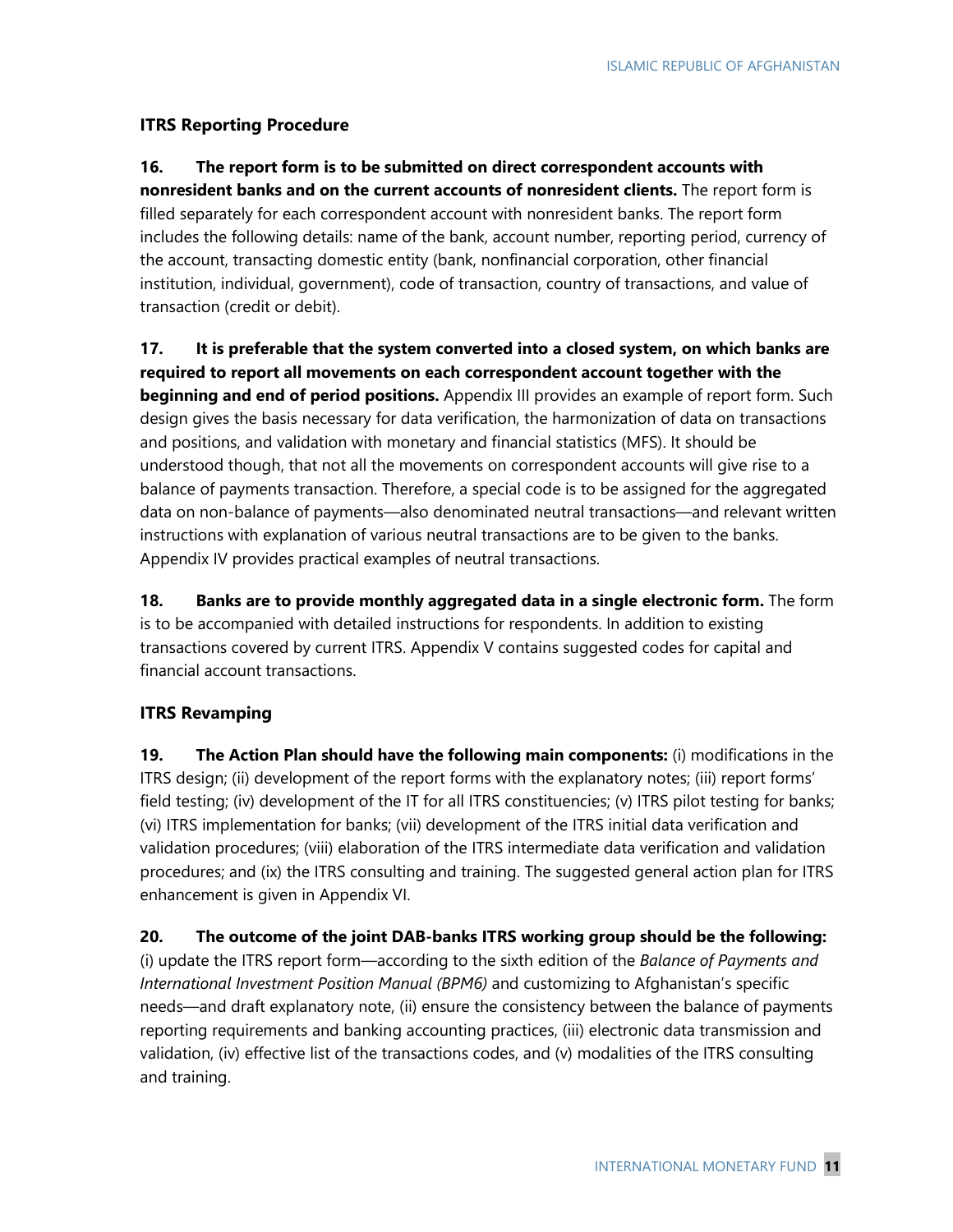### **21. The major milestone is the development of relevant software and network**

**reporting protocols for the banks.** The enhanced ITRS IT should have segments: (i) initial data input, verification, and transmission to MPD; (ii) source data processing and validation; (iii) source data aggregation, conversion in one unit of account, validation of intermediate results for the reporting period; and (iv) intermediate data processing, time-series analysis, incorporation into the main balance of payments compilation. The ITRS IT support should be of a long-term nature to ensure sustainability.

**22. There is a need to develop data verification procedures, which should be performed** (i) when data are received from banks and entered into the MPD database; (ii) after worksheets are prepared; and (iii) when the aggregated ITRS data are prepared. The data validation procedure for initial banks data should include on-site banks inspections.

### *Recommended Actions:*

- Strengthen the validation of the current ITRS
- Update the current ITRS coding and instructions for aligning to BPM6 and for streamlining/customizing to Afghan-specific transactions (remittances, other services, and others).
- Draft the initial technical requirements for enhancing the ITRS—including ODC and central bank, which should comprise resources needed, requested indicators, validation rules, submission requirements (format, periodicity, timeliness, and others).

## **B. Direct Investment for Nonfinancial Corporations**

### **23. Data on direct investment of nonfinancial corporations have limitations on coverage and classification.** The direct investment is compiled using the initial commitment (approvals) of the investors to invest in the licensed projects. The full commitment amount is currently registered under direct investment—equity in the balance of payments for the period when the commitment was made. The major limitations of this approach are:

- I. coverage—often not all of the committed amount is invested, or investment could exceed the committed one;
- II. timing—the committed amount is invested over the agreed investment period that, in most cases, could be a number of years; consequently, the committed amount should be registered in the balance of payments for the period when it was realized. If de facto investment by period is unknown, the committed amount should be equally split into the number of years/quarters of the implementation period; and
- III. classification—the committed investment could be financed through three types of funds that include: (a) funds invested as equity capital, (b) loans from the parent company or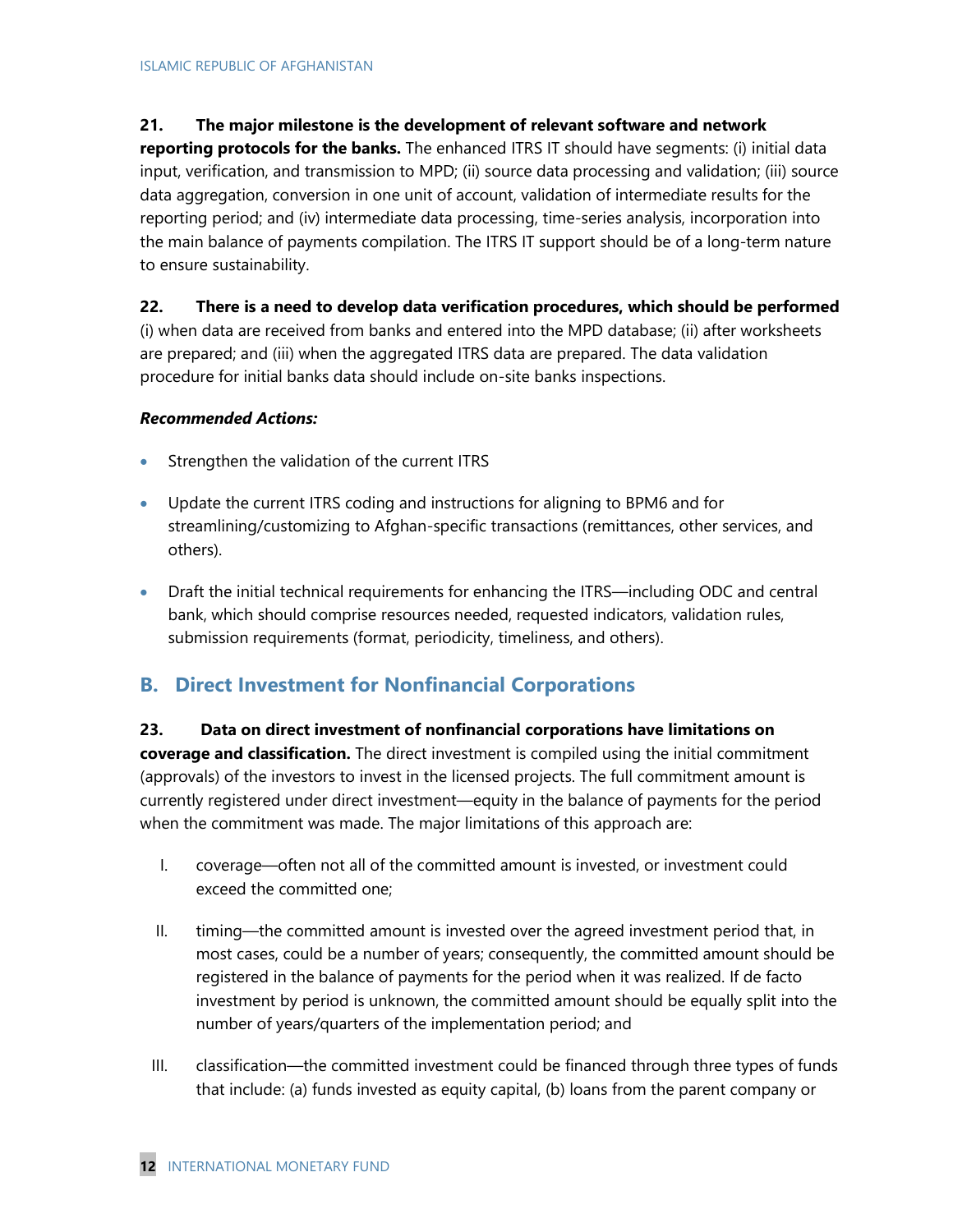from other affiliated entities, and (c) debt liabilities (loans, debt securities) to nonaffiliated creditors. These components should be classified in balance of payments respectively as equity, debt instruments, and debt securities (portfolio investment)/loans (other investment).

**24. The mission is aware that the security environment in Afghanistan affects the ability to run a full-fledged direct investment survey for nonfinancial corporations.** Previous TAs have recommended conducting an enterprise survey, with responsibility shared between the MPD and the NSIA. However, budget and security constraints have affected the implementation of this recommendation. In this context, the mission discussed different initiatives to address the data gap in direct investment data.

**25. The mission recommended applying a pilot survey to the top 10–15 FDI enterprises in Kabul to evaluate the rate of response and reliability of this initiative.** The selection of these top enterprises should include the main direct investment business operating in Kabul, and for this just one time, MPD staff will be responsible for conducting this pilot survey. The list of companies for the survey will be defined jointly by the Central Business Registry and Intellectual Property Department, the NSIA, and the current ITRS. The mission and MPD staff reviewed and agreed on the updated form to be used in the survey. The results of the proposed pilot survey will determine the feasibility of running a full-fledged survey for nonfinancial corporations in Kabul and/or evaluating alternative estimation methods of FDI.

#### *Recommended Actions:*

- Define the enterprises to be included in the direct investment pilot survey—approximately 10 to 15 enterprises. The selected enterprises should be of the following industries: communications, hotels, postal services, agriculture, mining, and construction.
- Conduct the direct investment pilot survey.
- Base on the pilot results of the FDI survey, evaluate the way forward for running a full-fledged survey in Kabul.

## **C. Direct Investment for the Banking Sector (ODC)**

**26. The MPD has compiled FDI of the banking sector—fourth quarter, 2018—using a survey form.** The mission welcomed the advance on the collection of FDI data; however, for optimizing the compilation process, the mission and MPD agreed that the direct investment data for the ODC will be the MPD's responsibility, based on available information in the DAB's Financial Supervision Department (FSD). For this purpose, the MPD to request access to audited statements at the FSD, following the internal confidentiality rules. Direct investment related transactions and positions sourced from banks financial statements available at the FSD should be consistent with those from the MFS, specifically on the liabilities side—Shares and other equity liabilities in the 2SR (code 512FODLQF\_FX\_XDC).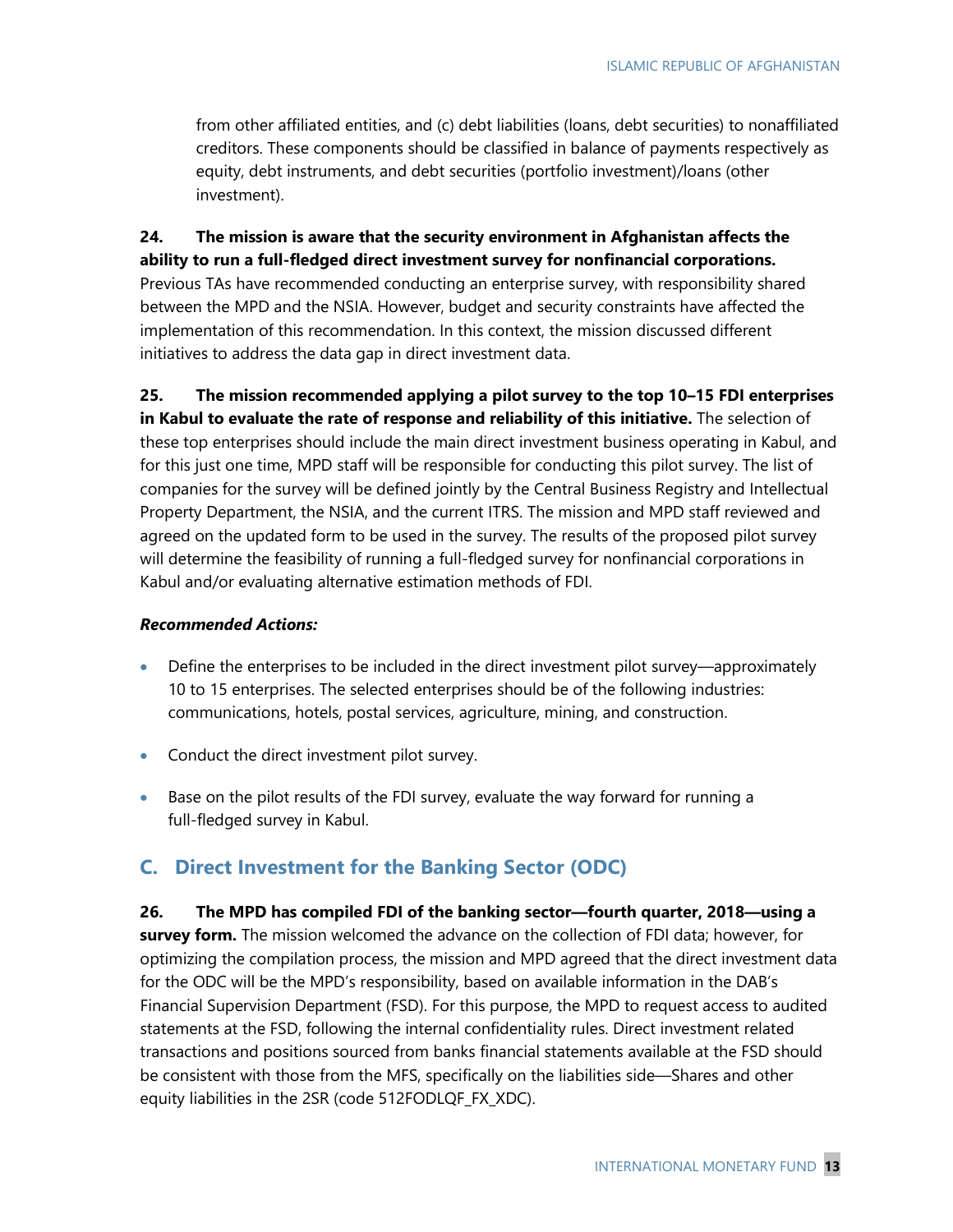## **27. The mission trained MPD staff on compiling financial data—from audited financial**

**statements—and the use of an excel template for estimating the FDI. [4](#page-14-0)** The data to be collected are sourced by (a) income statements, (b) statements of changes in equity, and (c) equity composition of the banks (to identify the share of foreign ownership). Table 2 shows the hypothetically compiled data of the banking sector in line with the IIP statement. Table 3 shows the data to be included in the balance of payments for the banking sector.

## **Table 2. Direct Investment Transactions and Positions: IIP Statement – Hypothetical Banking Sector**

*(Thousands of USD)*

|      |                               | <b>Financial Account Transactions</b> |                                    |                                                            | Other Changes in financial assets and liabilities<br>account |                             |               |                      |
|------|-------------------------------|---------------------------------------|------------------------------------|------------------------------------------------------------|--------------------------------------------------------------|-----------------------------|---------------|----------------------|
|      | <b>Beginning of</b><br>period | <b>Total</b>                          | Reinvestment of<br><b>Earnings</b> | Equity Other<br>than<br>Reinvestment of<br><b>Earnings</b> | Total                                                        | Other changes<br>in volumen | Revaluations* | <b>End of Period</b> |
| 2015 | 61,811                        | 9.808                                 | 9,808                              | $\overline{\phantom{a}}$                                   | 4.381                                                        | 1.502                       | 2.878         | 76,000               |
| 2016 | 76,000                        | 9.488                                 | 9,488                              | $\overline{\phantom{a}}$                                   | $-7002$                                                      |                             | (7,002)       | 78,486               |
| 2017 | 78,486                        | 7,607                                 | 2,916                              | 4,691                                                      | (8,753)                                                      | (2,303)                     | (6,450)       | 77,340               |

Source: hypothetical data—do not correspond to Afghanistan's banking sector.

## **Table 3. Balance of Payments Direct Investment Transactions – Hypothetical Summary Table of the Banking Sector**

*(Thousands of USD)*

|                          |        | 2017  |
|--------------------------|--------|-------|
|                          |        |       |
| 11,047                   | 12,040 | 7,603 |
| 1,238                    | 2,552  | 4,686 |
| 9.808                    | 9,488  | 2,916 |
|                          |        |       |
| 2015                     | 2016   | 2017  |
|                          |        |       |
| 9,808                    | 9,488  | 7,607 |
| $\overline{\phantom{a}}$ |        | 4,691 |
| 9,808                    | 9,488  | 2,916 |
|                          | 2015   | 2016  |

Source: hypothetical data—do not correspond to Afghanistan's banking sector.

#### *Recommended Actions:*

l

• Request access to audited financial statements of the ODC, following the DAB's internal confidentiality rules.

<span id="page-14-0"></span><sup>4</sup>The mission provided to MPD staff a detailed file which derives banks direct investment transactions and positions from financial statements.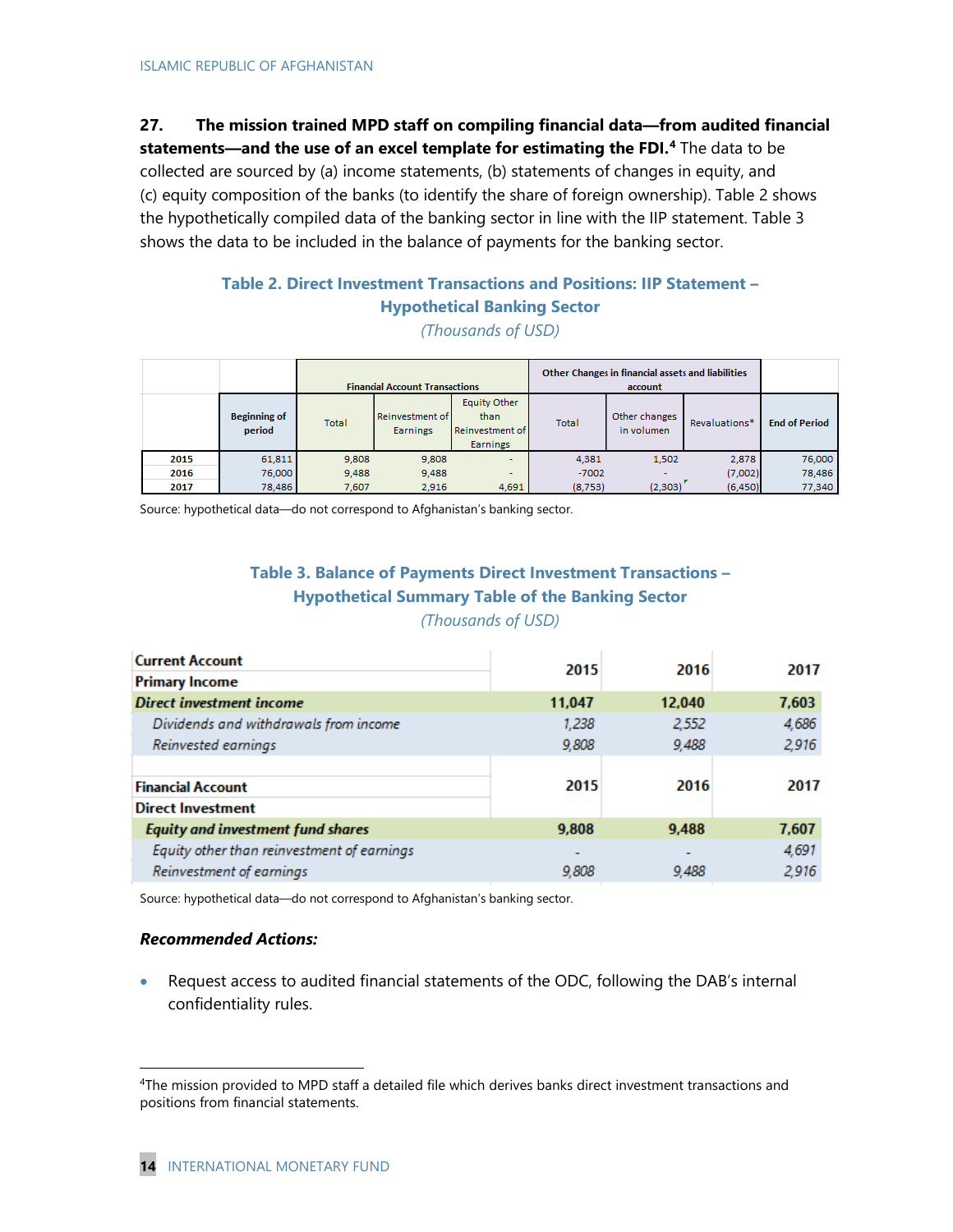- Compile FDI data of the ODC for 2015–2107, sourced by the audited financial statements.
- Compile FDI data of the ODC for 2018 Q1, Q2, Q3, and onwards, sourced by the updated direct investment survey for banks.<sup>[5](#page-15-0)</sup>

### **D. Personal Transfers and Grants**

**28. The coverage of personal transfers (remittances) in the balance of payments compilation is limited and still needs to be expanded.** The ITRS continue to be the data source for compiling personal transfers and only convers the remittances that go through the banking sector and MSPs attached to banks. Remittances that go through autonomous MSPs and informal channels—such as hawala—are not captured; although, it seems to be a large remittance channel. It was confirmed that the MTOs in Afghanistan do not have a centralized system from where the remittance data can be obtained.

**29. The survey conducted to the autonomous MSPs have had good traction; however, the collected data are not significant for ESS compilation.** The MPD considers that in the short/medium run, not significant improvements in the recording of remittances of autonomous MSOs and informal channels are expected.

**30. Highest priority should be given to the estimation of unrecorded personal transfers, which is recognized as one of the major inflows of Afghanistan, using indirect data sources.[6](#page-15-1)** The estimation of unrecorded remittances—through indirect data sources should be a permanent activity in the DAB's work plan and initiated at the earliest convenience.

**31. A well-designed households survey can be an important source of information for estimating remittances.** However, the mission was informed that the current households survey (conducted by the CSO) does not provide useful data for remittances estimation. MPD staff consider that adding a remittances section and fully implement the households survey including data collection—may take a couple of years.

**32. The use of models to complement the remittances estimation seems to be the way forward.** The DAB should explore the available secondary data on migrant statistics such as migration of Afghans by destination, migration flows over the time, gender of the migration, migrants' income by country/region, seasonality of the migration (if it is applicable), household income sourced from migrants by region, and other relevant data. The mission shared a couple of public academic papers related to remittances received by Afghans households—prepared by the Afghan Economic Society—and international migration data sourced by the United Nations, World Bank Group, and Asian Development Bank. Anecdotal evidence suggests that the

 $\overline{\phantom{a}}$ 

<span id="page-15-0"></span><sup>&</sup>lt;sup>5</sup> The 2018 Q4 data is already included in the balance of payments and IIP.

<span id="page-15-1"></span><sup>6</sup> Indirect data is also called secondary data.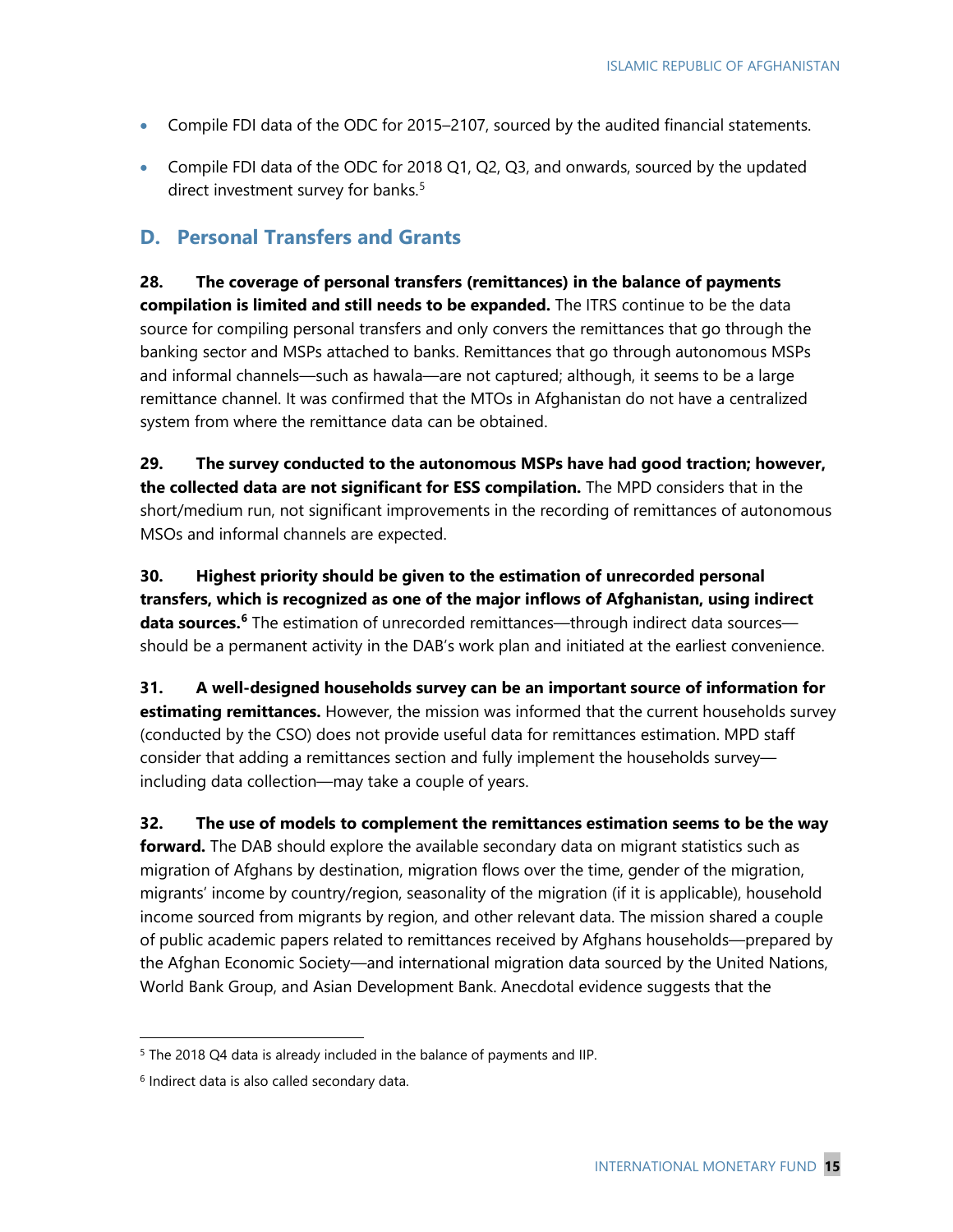remittances that are sent by hawalas and informal channels represent around 50 percent of the total remittances in Afghanistan.<sup>[7](#page-16-0)</sup>

#### *Recommended Actions:*

- Keep expanding the survey coverage for capturing MTOs and licensed hawalas remittances data.
- The MPD in coordination with the relevant DAB's department(s)—and with support of the DAB's senior management—to prepare a work plan for estimating remittances not captured by the ITRS. The work plan to incorporate (i) responsible unit of the project and (ii) periodicity of the remittances estimations.
- The MPD and other relevant DAB's department(s) to investigate and collect available secondary data (national and international sources) that can be used to complement the remittances estimation.
- The MPD to request to the NSIA adding a remittances section in the households survey for obtaining relevant data.
- The NSIA to be incorporated into the project as a data source provider.
- The DAB to estimate on regular bases the remittances not captured by administrative data or ITRS.

**33. The mission welcomed the identification of the grants received by the government—including the recorded "on budget" and "off budget "—between current and capital transfers.** However, the identification of offsetting entries is still pending, except for grants received in cash and of import of goods for the projects financed through grants. The method for estimating the counter entries for the general government grants—discussed in the 2018 TA—is presented in Annex II of the 2018 mission report.

#### *Recommended Action:*

l

• Implement the current and capital transfers offsetting—such as grants in cash, technical assistance, and development projects—based on the Ministry of Finance information and following the model proposed in the 2018 TA mission.

<span id="page-16-0"></span> $<sup>7</sup>$  See Barlas, A.W. (2018). An Assessment of External Remittance Contributions to Total Household Income:</sup> A Case Study of the Northern Provinces in Afghanistan. Afghan Economic Society.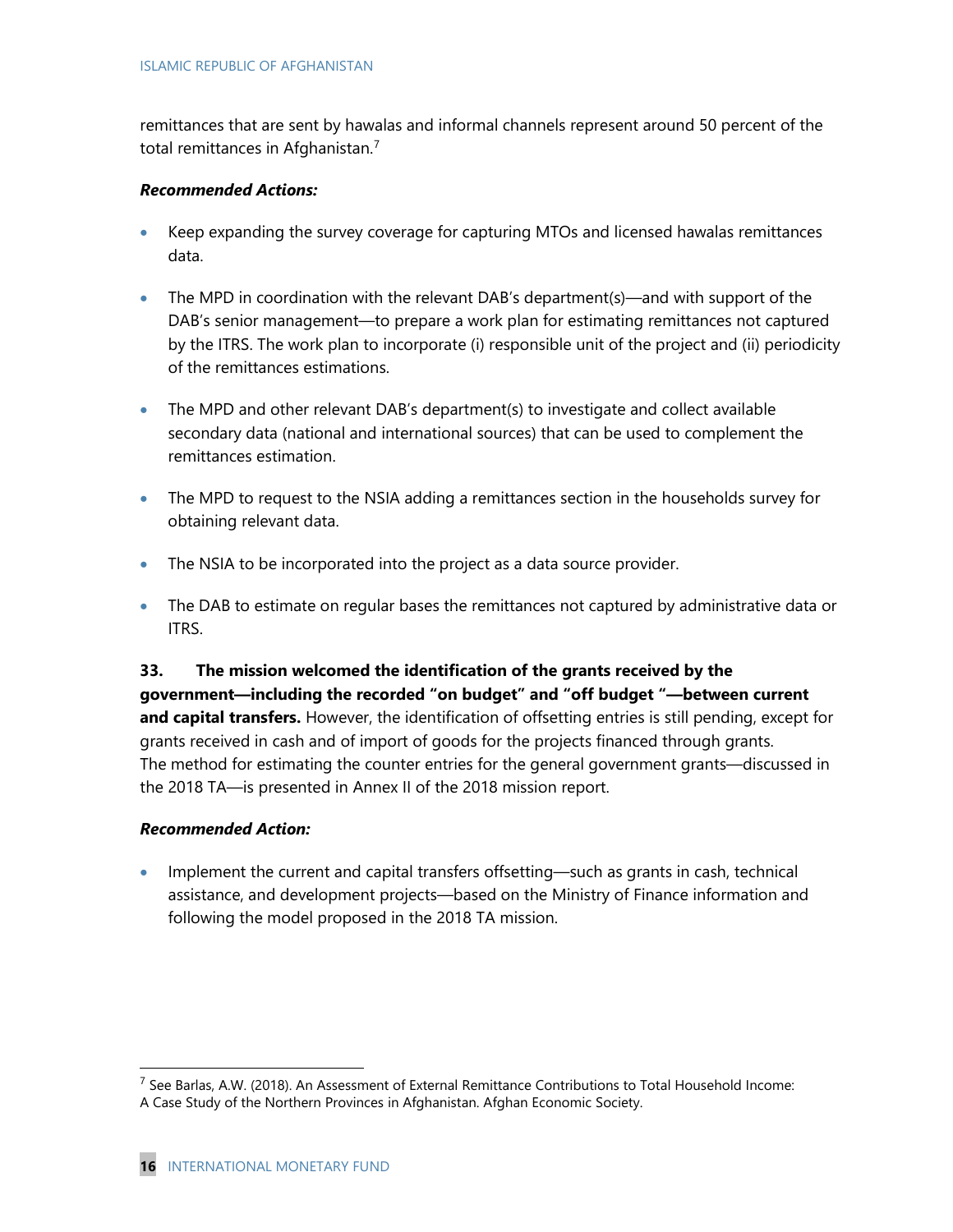## **E. Unrecorded Exports**

**34. The inclusion of the opium economy will have significant impact in national and external accounts.** The NSIA—with support of international organizations—is finalizing the incorporation of the illicit drugs production (opium) in the GDP calculation for 2016–2018.

**35. MPD will obtain from the NSIA the estimated data of illegal (i) exports of narcotics and (ii) imports associated with the narcotics production, to incorporate into the balance of payments.** Considering the amount of exported illegal drugs, their inclusion in balance of payments statistics should be done only when the estimation method is proven to be reliable. The mission was informed that MPD staff are participating—as needed—in this project, so there is adequate interagency coordination. When the estimation method is accepted by the concerned agencies. MPD should incorporate these data into the balance of payments and with the support of relevant DAB's departments should prepare a model with the offsetting entries of the narcotics exports—including imports, cash in vault and others. The offsetting entries may contribute to reduce the errors an omission in the balance of payments.

#### *Recommended Actions:*

- Based on the NSIA estimations included in the GDP calculation for 2016 –18, the NSIA to provide to MPD estimated data of total of illegal exports of narcotics and total of imports not recorded in customs, related to the illegal production of narcotics.
- Include in the balance of payments statistics, the estimated data of illegal exports and imports related to narcotic production (opium) for 2016–18 and prepare the offsetting entries of these data.

## **OTHER ISSUES**

### **A. Reserve Assets**

**36. Currently, the DAB's reserve assets are recorded at face value.** The mission explained that according to *BPM6*, market prices should be used in ESS for valuing transactions and positions.<sup>[8](#page-17-0)</sup> Thus, the DAB's Accounting Department should provide to the MPD reserve assets data at market prices for the compilation of reserves assets. The reserves assets compiled for ESS purposes should be consistent with the MFS data.<sup>[9](#page-17-1)</sup> Transactions are estimated as difference in positions at the end and at the beginning of the reported period and converted to USD by applying average exchange rate. As a result, the estimated transactions also include changes due to variation in exchange rate and price. According to *BPM6* methodology, only "pure transactions" should be registered in the balance of payments; and exchange rate and price changes should be registered in the integrated IIP, under reevaluation. For estimating pure

l

<span id="page-17-0"></span><sup>8</sup> See *BPM6*, paragraphs 7.69 to 7.73.

<span id="page-17-1"></span><sup>&</sup>lt;sup>9</sup> Minor differences may arise due differences on different exchange rates used in MFS and ESS compilation.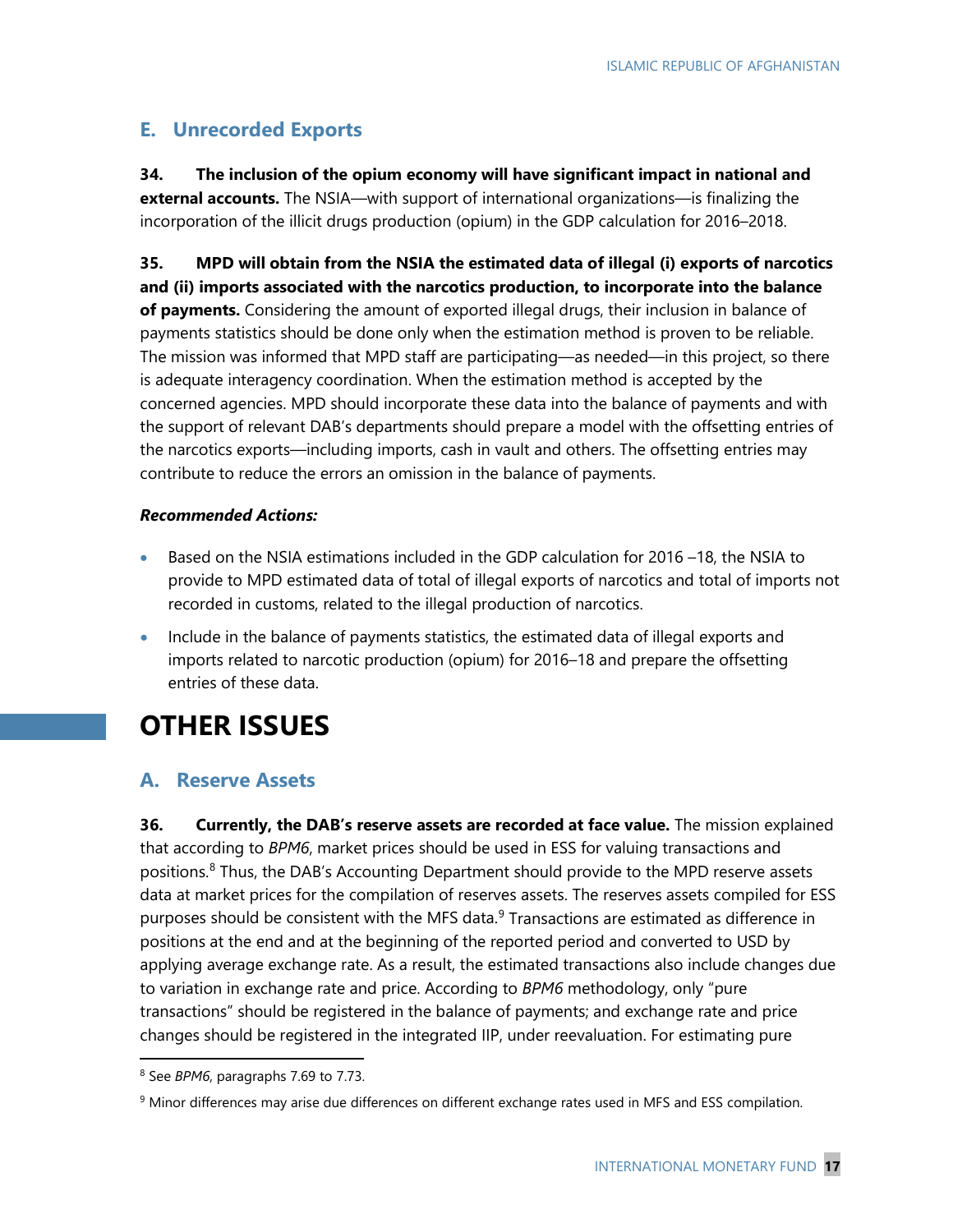transactions, as well as exchange rate and price changes, compilers should request from the reserve management unit of the DAB (or other unit in charge) the currency and instrument composition of reserve assets.

**37. The DAB will initiate the compilation of predetermined short-term net-drains on foreign currency.** The mission noted that reserve-related liabilities are narrowly defined in *BPM6*  as foreign currency liabilities of the monetary authorities that can be considered as direct claims by nonresidents on the reserve assets of an economy.<sup>[10](#page-18-0)</sup> The mission further clarified the differences in concepts of reserve related liabilities (current positions, original maturity) and the concept of net drains (determined based on residual maturity foreign currency inflows and outflows to be received or paid within the forthcoming 12 months).

**38. The DAB is considering reporting to the IMF's Statistics Department (STA) reserve assets data—on regular basis—using the International Reserves and Foreign Currency Liquidity template (IRFCL).**<sup>[11](#page-18-1)</sup> The mission encouraged MPD staff to set up the compilation of the IRFCL that provides framework to consistently record foreign currency resources and net short-term outflow of these resources (scheduled and potential). In the next ESS TA, the mission will review the prepared source data for constructing the IRFCL, including the estimates of predetermined short-term net drains on foreign currency assets, to be submitted to STA.

### *Recommended Actions:*

- The DAB's Accounting Department to provide reserves assets data to the MPD on accrual basis or market value—depending on the financial instrument and with the needed sectoral breakdown according to the reserve format (central bank, ODC, other financial corporations).
- Use available data on reserves to complete the asset section of the template on IRFCL.
- Review the data consistency between ESS and MFS on the reserve assets.
- Develop a draft estimation of predeterminate short-term net drains on foreign currency assets (nominal value) for the following categories: (i) up to one, month, (ii) more than one month and up to three months, and (iii) more than three months and up to one year.

## **B. Technical Assistance and Capacity Development**

**39.** The mission discussed the training needs of MPD officials. The mission emphasized the importance of participation of officials in ESS courses offered by the IMF's Headquarters (Washington, D.C.) and IMF-Singapore Training Center. It was also stressed that it is of the

l

<span id="page-18-0"></span><sup>10</sup> See *BPM6*, paragraphs 6.115 and 6.116.

<span id="page-18-1"></span><sup>11</sup> MPD staff will benefit of a hands-on training on financial account compilation, which will cover the IRFCL compilation. The workshop will take place in Philippines during December 2019 and is financed by the Data for Decision Fund (D4D).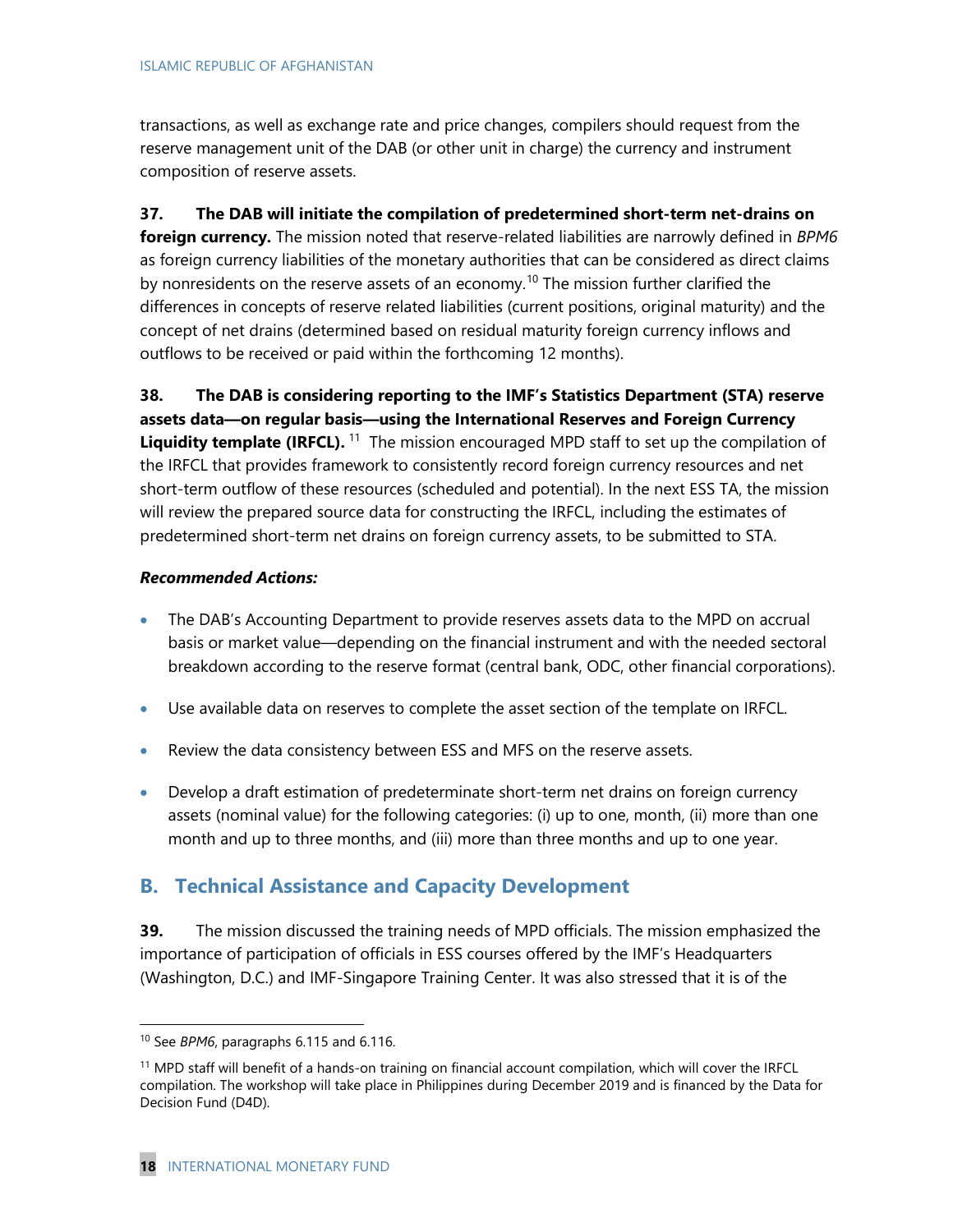utmost importance that officials directly involved in the compilation of ESS be nominated for future training.

#### *Recommended Actions:*

- The DAB's to nominate staff for training courses at IMF's HQ, regional training centers, and other international organizations.
- The MPD to always have staff trained in different duties associated with the ESS compilation; to manage eventual staff turnover and not jeopardize the needed improvement in the ESS.
- Organize staff visits to partner countries for exchange of experience in compiling ESS (subject to funding availability). One of the priority topics of such visits would be the operation of the ITRS.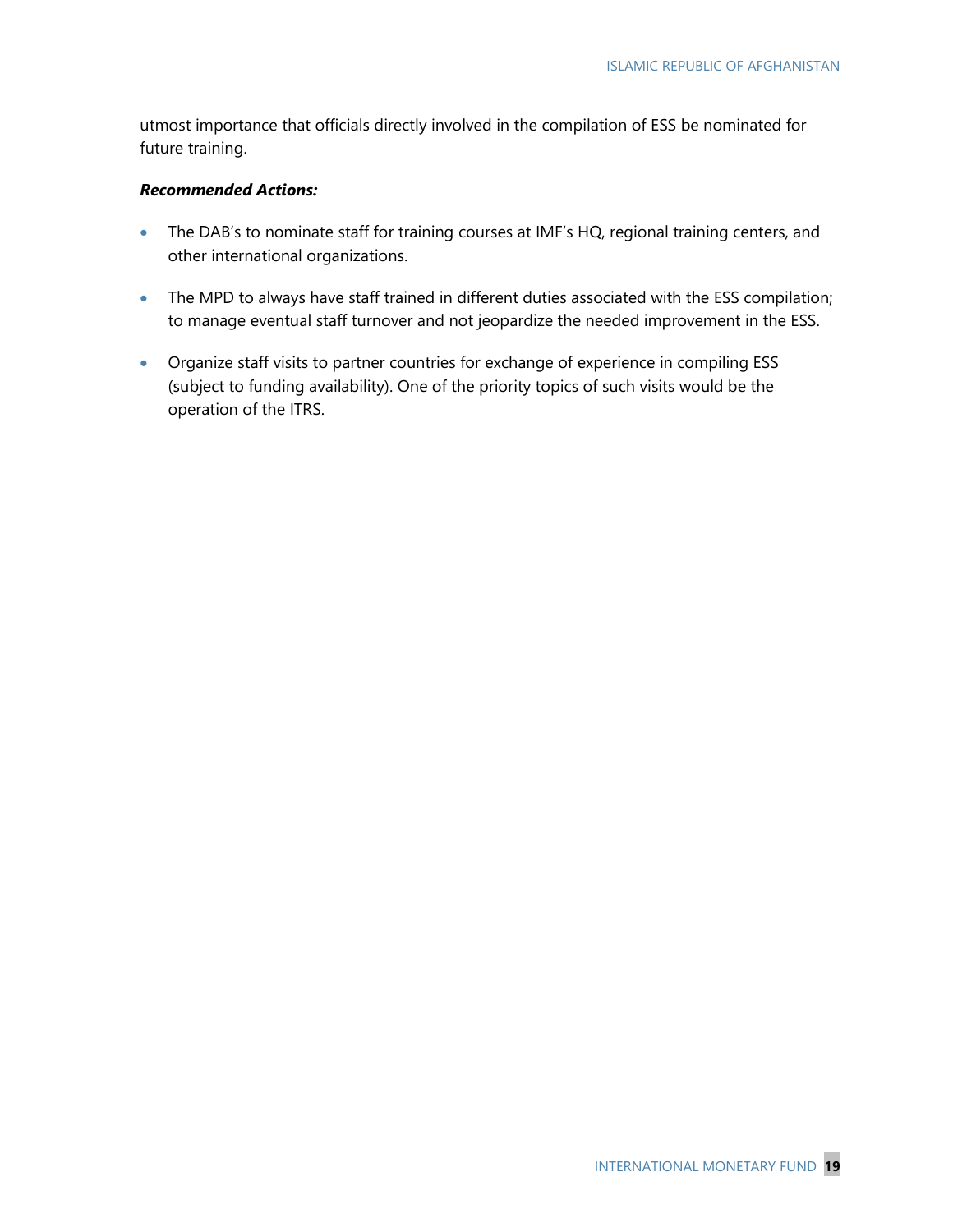## **Appendix I. Officials Met During the Mission**

**The mission wishes to thank the officials of the MPD for their cooperation during its stay in Amman.** Their assistance contributed significantly to the achievement of the mission's objectives. The list of officials met by the mission is shown below.

| <b>Name</b>             | <b>Position</b>                                                                           |
|-------------------------|-------------------------------------------------------------------------------------------|
| Mr. Ahmad Jawad Sadad   | Deputy Director General, Monetary Policy Department                                       |
| Mr. Mahboobullah Wafah  | <b>IIP Manager</b>                                                                        |
| Mr. Abdul Qadir Majid   | Analysis and Reporting MIS Section Manager, Accounting and<br>Finance General Directorate |
| Mr. Mohsen Nabizada     | <b>Balance of Payments Manager</b>                                                        |
| Mr. Rokhaan Ahmad Nader | <b>ITRS Manager</b>                                                                       |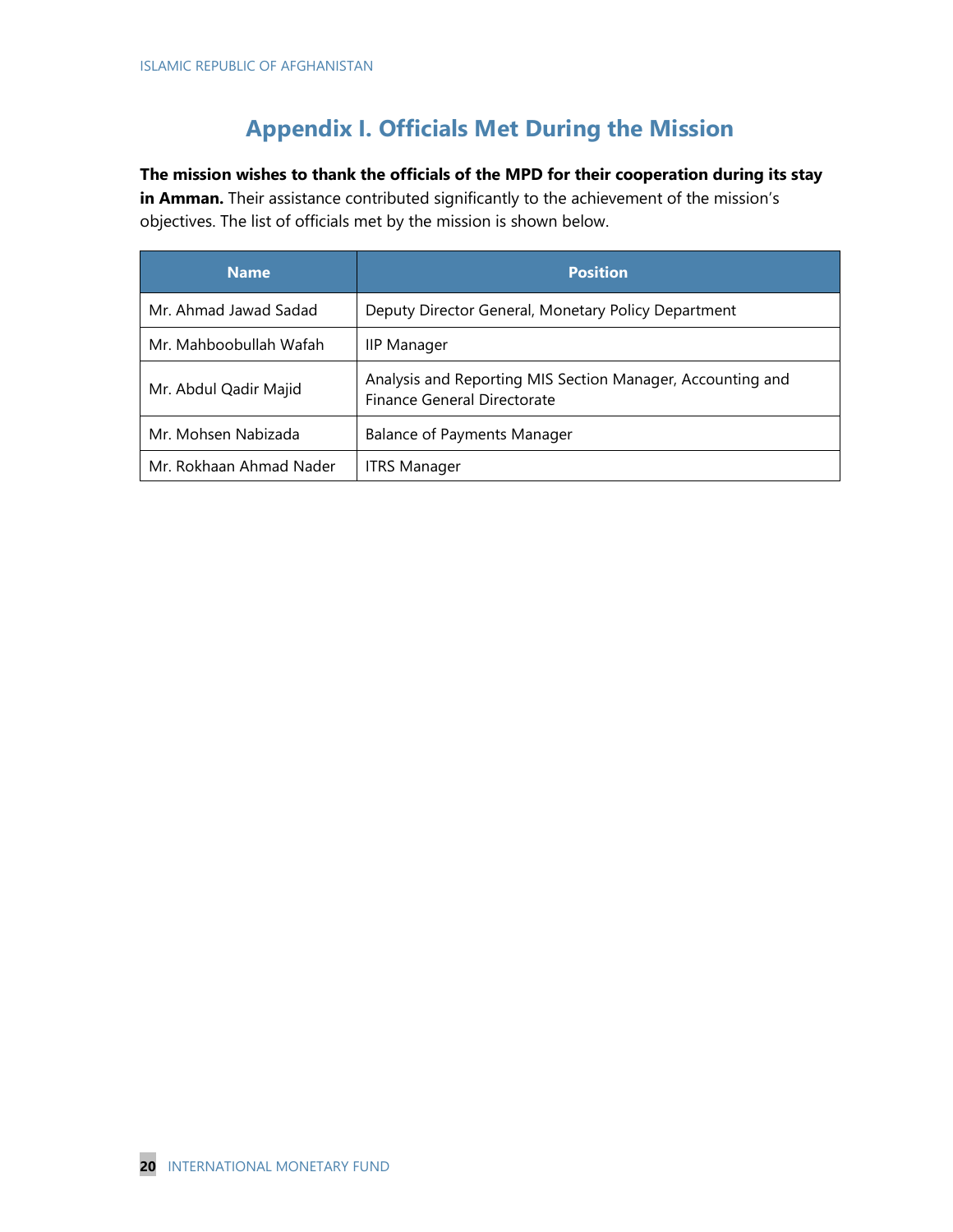## **Appendix II. Progress in Action Plan of the March 2018 Mission**

| <b>Priority</b>                                                                          | <b>Action/Milestone</b>                                                                                                                                                                                                                                                                                                                                                                                                                      | <b>Target</b><br><b>Completion</b><br><b>Date</b>                                       | <b>Progress</b>                                                                                                    |  |  |  |  |
|------------------------------------------------------------------------------------------|----------------------------------------------------------------------------------------------------------------------------------------------------------------------------------------------------------------------------------------------------------------------------------------------------------------------------------------------------------------------------------------------------------------------------------------------|-----------------------------------------------------------------------------------------|--------------------------------------------------------------------------------------------------------------------|--|--|--|--|
| Outcome: Source data are adequate for the compilation of these macroeconomic statistics. |                                                                                                                                                                                                                                                                                                                                                                                                                                              |                                                                                         |                                                                                                                    |  |  |  |  |
| н                                                                                        | Review the ITRS codes and instructions for<br>aligning to BPM6 and for accommodating<br>new codes emerging from economic events<br>(remittances, MTOs, etc.)                                                                                                                                                                                                                                                                                 | January 2019                                                                            | Pending                                                                                                            |  |  |  |  |
| н                                                                                        | Conduct a training program for banks on<br>providing guidelines for reporting and<br>applying the updated ITRS codes                                                                                                                                                                                                                                                                                                                         | January 2019                                                                            | Pending                                                                                                            |  |  |  |  |
| н                                                                                        | Implement changes in the ITRS for enhancing<br>the banks' reporting.                                                                                                                                                                                                                                                                                                                                                                         | January 2019<br>(starting with<br>the report for<br>2019)<br><b>Benchmark</b><br>action | Pending                                                                                                            |  |  |  |  |
| M                                                                                        | Conduct an inventory revision of survey forms<br>employed by the CSO and suggest changes,<br>where relevant, allowing data collection for<br>balance of payments purpose.                                                                                                                                                                                                                                                                    | September<br>2018                                                                       | Partially done.<br>Forms have been<br>submitted to CSO but<br>still do not received<br>the reports<br>accordingly. |  |  |  |  |
| н                                                                                        | Request additional indicators from the MOF<br>on debt liabilities (position and transactions)<br>for supporting their registration in balance of<br>payments/IIP according to BPM6.                                                                                                                                                                                                                                                          | September<br>2018                                                                       | Done                                                                                                               |  |  |  |  |
| н                                                                                        | Formalize the institutional arrangements<br>through a Memorandum of Understanding<br>between Customs Department (CD), CSO, and<br>the DAB for sharing comprehensive quarterly<br>trade and services data.                                                                                                                                                                                                                                    | September<br>2018                                                                       | MPD considers that<br>there is no need to<br>sign a Memorandum<br>of Understanding.                                |  |  |  |  |
| н                                                                                        | Assure the availability (through the access to<br>customs declarations database (CDDB) or<br>requesting reports from CD) of the CDDB,<br>with sufficient granularity for generating<br>reports requested for balance of payments<br>purposes (e.g., import of goods within the<br>technical assistance/investment projects;<br>import/export of goods by foreign embassies,<br>military bases; import of cars by individuals,<br>and other). | November<br>2018                                                                        | Done                                                                                                               |  |  |  |  |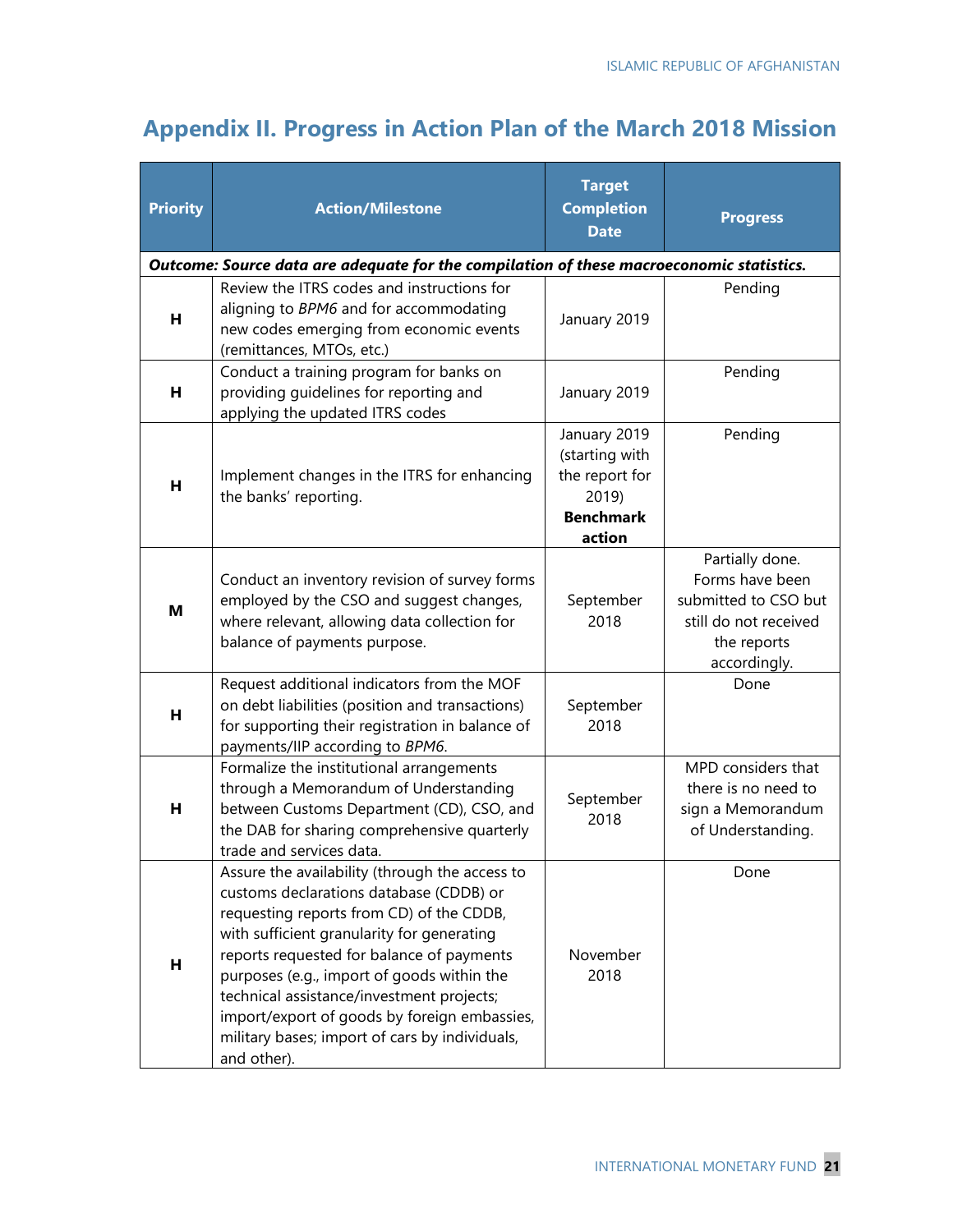#### ISLAMIC REPUBLIC OF AFGHANISTAN

| <b>Priority</b>                                                                                                                                                                                                 | <b>Action/Milestone</b>                                                                                                                                                                                  | <b>Target</b><br><b>Completion</b><br><b>Date</b> | <b>Progress</b>                                                                                                    |  |
|-----------------------------------------------------------------------------------------------------------------------------------------------------------------------------------------------------------------|----------------------------------------------------------------------------------------------------------------------------------------------------------------------------------------------------------|---------------------------------------------------|--------------------------------------------------------------------------------------------------------------------|--|
| M                                                                                                                                                                                                               | Explore with the MOF the available data on<br>insurance companies for their use in ESS<br>compilation.                                                                                                   | October 2018                                      | Done                                                                                                               |  |
| M                                                                                                                                                                                                               | Conduct quarterly tripartite meetings<br>(DAB, SCO, and Customs) for discussing the<br>arising issues related to trade in goods<br>statistics                                                            | Regularly                                         | Done                                                                                                               |  |
| н                                                                                                                                                                                                               | (i) Review the survey forms for domestic and<br>foreign airlines and travel agencies to<br>accommodate changes suggested during the<br>mission;<br>(ii) Launch the collection based on updated<br>forms. | August 2018                                       | Done                                                                                                               |  |
| н                                                                                                                                                                                                               | Launch the survey of hotels through the<br>updated survey form.                                                                                                                                          | August 2018                                       | Done                                                                                                               |  |
| м                                                                                                                                                                                                               | Assess the possibility of introducing changes<br>to the survey form on construction services<br>conducted by the CSO, for identifying<br>transactions with nonresidents.                                 | September<br>2018                                 | Partially done.<br>Forms have been<br>submitted to CSO but<br>still do not received<br>the reports<br>accordingly. |  |
| н                                                                                                                                                                                                               | (i) Update the survey form for<br>telecommunication companies to allow<br>collecting data on mobile money transfers;<br>(ii) Launch the collection based on the<br>updated form.                         | September<br>2018                                 | Done                                                                                                               |  |
| н                                                                                                                                                                                                               | Launch a survey of money transfer operators<br>(e.g., Money Gram, Western Union, etc.).                                                                                                                  | January 2019                                      | Done                                                                                                               |  |
| н                                                                                                                                                                                                               | Request data from the FSD on foreign<br>investment in resident banks for compiling<br>direct investment in banking sector.                                                                               | September<br>2018<br><b>Benchmark</b><br>action   | Done                                                                                                               |  |
| н                                                                                                                                                                                                               | Request data from the FSD on letters of credit<br>and use them for compiling advances<br>components.                                                                                                     | September<br>2018<br><b>Benchmark</b><br>action   | Done<br>The data have not<br>been relevant for ESS<br>purposes.                                                    |  |
| Outcome: Data are compiled and disseminated using appropriate statistical techniques,<br>including dealing with data sources, and/or assessment and validation of intermediate data<br>and statistical outputs. |                                                                                                                                                                                                          |                                                   |                                                                                                                    |  |

|   | Adjust import/export of goods for improving |          | Partially               |
|---|---------------------------------------------|----------|-------------------------|
|   | the coverage:                               | November | Sales of fuel and other |
| н | estimation of import of goods by            | 2018     | goods to foreign        |
|   | individuals (smuggling trade);              |          | airlines are collected  |
|   |                                             |          |                         |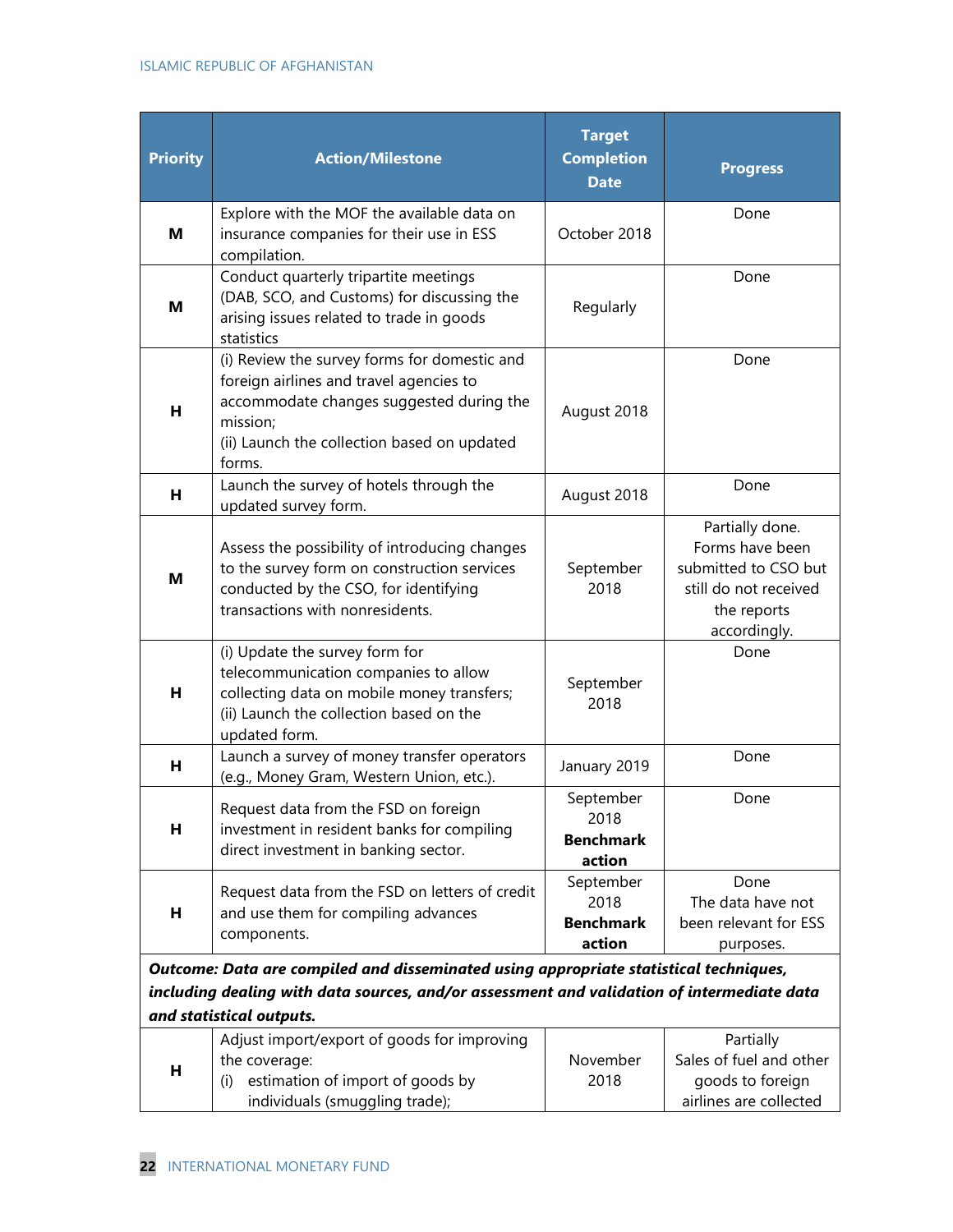| <b>Priority</b> | <b>Action/Milestone</b>                                                                                                                                                                                                                                                                                                                             | <b>Target</b><br><b>Completion</b><br><b>Date</b> | <b>Progress</b>                                                                                                                     |
|-----------------|-----------------------------------------------------------------------------------------------------------------------------------------------------------------------------------------------------------------------------------------------------------------------------------------------------------------------------------------------------|---------------------------------------------------|-------------------------------------------------------------------------------------------------------------------------------------|
|                 | (ii) sale of fuel and other goods to foreign<br>airlines.                                                                                                                                                                                                                                                                                           |                                                   | (airlines quarterly<br>survey). Smuggling<br>trade not estimated<br>yet.                                                            |
| н               | In consultation with other government<br>agencies and foreign institutions represented<br>in Afghanistan<br>(main donors), and international<br>organizations, estimate the distribution of<br>foreign military assistance between current<br>and capital transfers, and corresponding<br>offsetting entries in import of goods and/or<br>services. | <b>November</b><br>2018                           | Pending. No responses<br>from international<br>organizations.                                                                       |
| М               | Create a task force for estimating the impact<br>of illegal drug production in Afghanistan and<br>their export in national accounts statistics and<br>ESS.                                                                                                                                                                                          | <b>Ongoing</b><br>cooperation                     | Ongoing                                                                                                                             |
| н               | Recalculate the FOB value of imported goods<br>from neighboring countries, excluding the<br>freight and insurance from the service<br>account.                                                                                                                                                                                                      | August 2018                                       | Done                                                                                                                                |
| н               | Adjust data registered as insurance services<br>for excluding/separating the transfer<br>component.                                                                                                                                                                                                                                                 | August 2018                                       | Done                                                                                                                                |
| н               | Assess, based on information received from<br>commercial banks, the adequacy of data<br>reported in ITRS as imports of construction<br>services and other business services (legal<br>and consulting services) and adjust the<br>balance of payments accordingly.                                                                                   | <b>November</b><br>2018                           | Already reported by<br>banks through ITRS<br>and included in ESS.                                                                   |
| М               | Implement the adjustments to the estimation<br>of remittances (compensation of employees<br>and personal transfers) by employing new<br>data sources (e.g., MSPs).                                                                                                                                                                                  | <b>June 2019</b>                                  | Pending                                                                                                                             |
| н               | Adjust data on government goods and<br>services to include purchases by foreign<br>embassies and military bases from domestic<br>economy, considering the transactions<br>through their accounts with domestic banks.                                                                                                                               | January 2019<br>through the<br>banks              | Purchase of goods and<br>services from domestic<br>economy by<br>international<br>organization are<br>captured through the<br>ITRS. |
| н               | Implement the new treatment of current and<br>capital transfers (grants in cash, technical<br>assistance, and development projects,                                                                                                                                                                                                                 | <b>December</b><br>2018                           | Partially. Identification<br>of current and capital<br>accounts is done. The                                                        |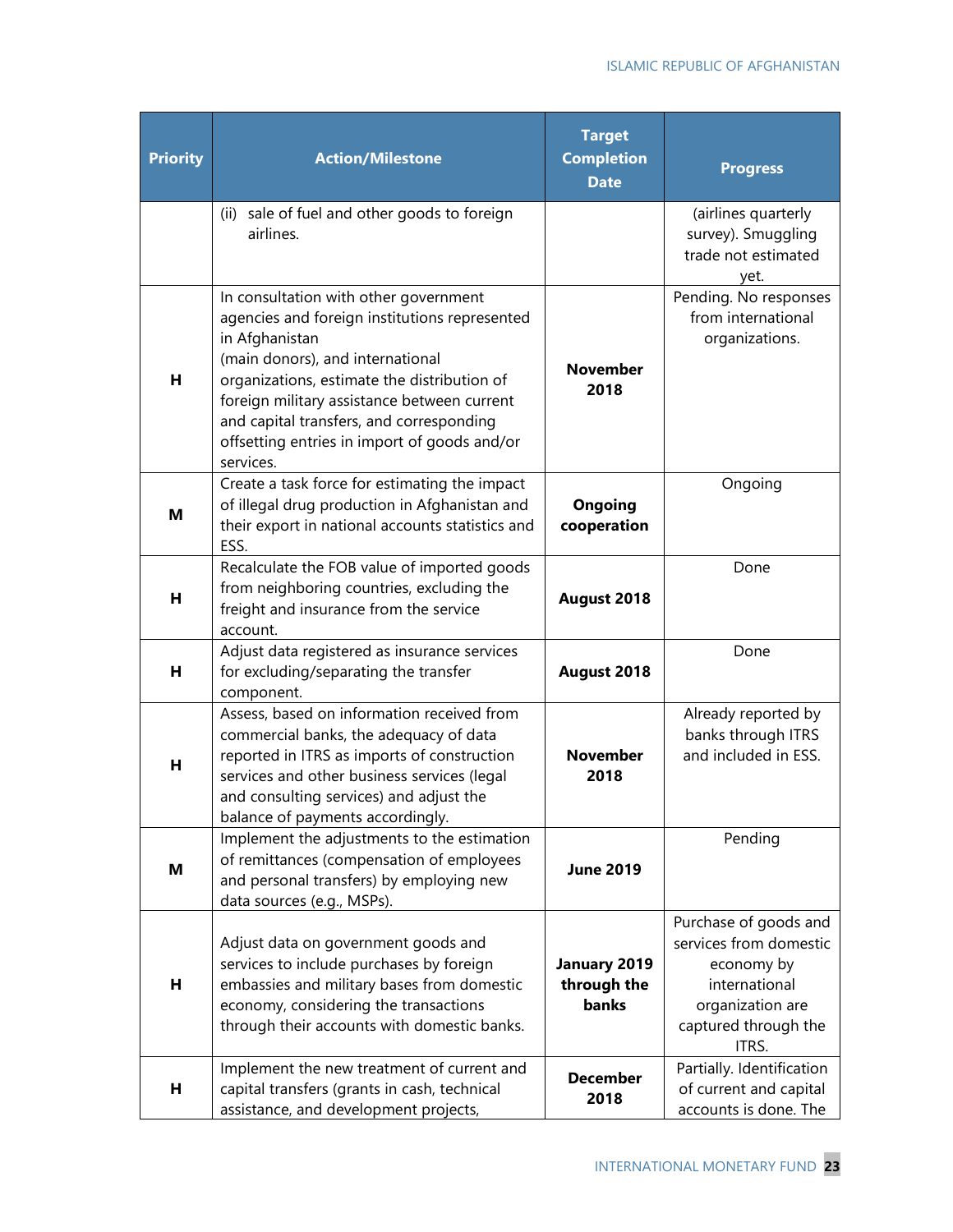| <b>Priority</b> | <b>Action/Milestone</b>                                                                                                                                                                                                                                                                                                                                                                                                                                                 | <b>Target</b><br><b>Completion</b><br><b>Date</b> | <b>Progress</b>                                    |
|-----------------|-------------------------------------------------------------------------------------------------------------------------------------------------------------------------------------------------------------------------------------------------------------------------------------------------------------------------------------------------------------------------------------------------------------------------------------------------------------------------|---------------------------------------------------|----------------------------------------------------|
|                 | including aid from the US) based on MOF<br>information and following the model<br>proposed by the mission, including<br>estimation of offsetting entries.                                                                                                                                                                                                                                                                                                               | <b>Benchmark</b><br>action                        | corresponding<br>offsetting entries are<br>pending |
| н               | Review the data registered under direct<br>investment for identifying equities, debt<br>liabilities to affiliates, and debt liabilities to<br>nonaffiliated creditors and for distributing the<br>total project amount, considering the<br>duration of the implementation. In case the<br>MPD does not have access to the source data,<br>estimations should be made. The historical<br>estimations to be reviewed when the direct<br>investment survey is implemented. | <b>December</b><br>2018                           | Partially done                                     |
| м               | Start recording in currency and deposits of<br>other sectors the estimated offsetting entries<br>for inflow of foreign exchange cash from<br>remittances and outflow of foreign exchange<br>for purchase of goods<br>(e.g., cars, shuttle trade).                                                                                                                                                                                                                       | <b>December</b><br>2018                           | Pending.                                           |
| н               | Estimate the trade credit and advances,<br>liabilities based on data on letters of credit<br>available at the Banking Supervision<br>Department.                                                                                                                                                                                                                                                                                                                        | <b>December</b><br>2018                           | Done                                               |
| M               | Produce the first draft of gross external debt<br>statistics for recording in the World Bank's<br>QEDS (Table 1).                                                                                                                                                                                                                                                                                                                                                       | <b>May 2019</b>                                   | Done                                               |
|                 | Outcome: Staff capacity increased through training, especially on developing source data,                                                                                                                                                                                                                                                                                                                                                                               |                                                   |                                                    |
| Μ               | compilation methods, and dissemination.<br>Nominate staff for training courses at IMF<br>HQ, regional training centers, and other<br>international organizations.                                                                                                                                                                                                                                                                                                       | Ongoing                                           |                                                    |
| Μ               | MPD to always have staff trained in different<br>duties associated with the ESS compilation; to<br>manage eventual staff turnover and not<br>jeopardize the needed improvement in the<br>ESS.                                                                                                                                                                                                                                                                           | <b>Permanent</b>                                  |                                                    |
| Μ               | Organize staff visits to partner countries for<br>exchange of experience in compiling ESS<br>(subject to funding availability).                                                                                                                                                                                                                                                                                                                                         | Once a year                                       |                                                    |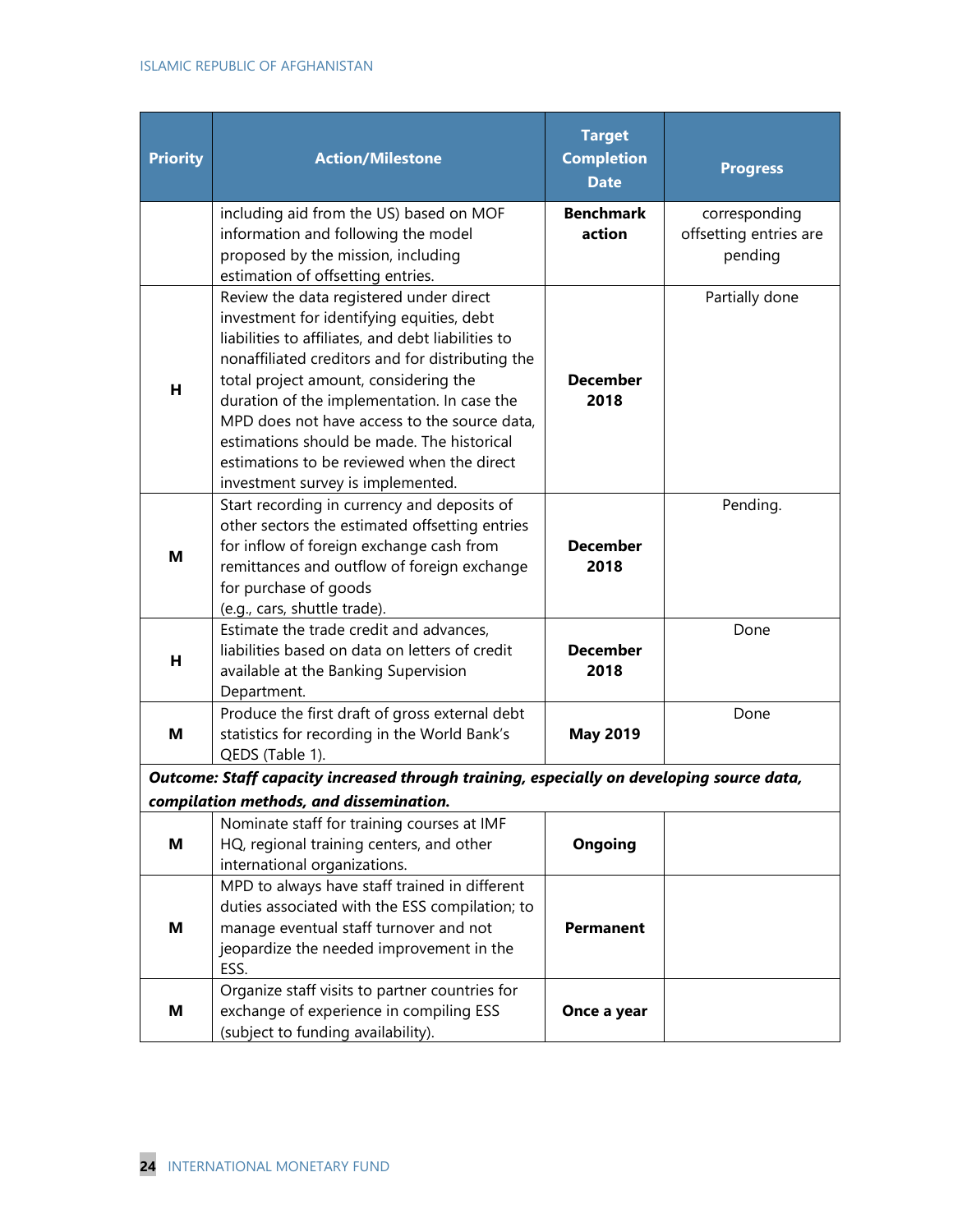| <b>Priority</b> | <b>Action/Milestone</b>                                                                                                                                                                                                                                                                                                                                      | <b>Target</b><br><b>Completion</b><br><b>Date</b> | <b>Progress</b> |
|-----------------|--------------------------------------------------------------------------------------------------------------------------------------------------------------------------------------------------------------------------------------------------------------------------------------------------------------------------------------------------------------|---------------------------------------------------|-----------------|
|                 | Outcome: Data access to the public has improved through better formatting/framework                                                                                                                                                                                                                                                                          |                                                   |                 |
|                 | presentations and/or assistance to users.                                                                                                                                                                                                                                                                                                                    |                                                   |                 |
| м               | CSO is encouraged to report DOT data to<br>STA, as well as monthly trade statistics for<br>public dissemination on IMF's publications.<br>These data should be reconciled with the<br>balance of payments statistics prepared by<br>the MPD and the differences explained and<br>recorded in case further improvements in the<br>quality of data are needed. | <b>December</b><br>2018                           | Done            |

## **Progress in Action Plan of the March 2017 Mission**

| <b>Priority</b> | <b>Outcomes Description</b>                                                                                                                                                                                                                                                                                         | <b>Verifiable Indicators</b>                                                                                                                               | <b>Completion</b><br><b>Date</b> | <b>Progress</b>                                  |
|-----------------|---------------------------------------------------------------------------------------------------------------------------------------------------------------------------------------------------------------------------------------------------------------------------------------------------------------------|------------------------------------------------------------------------------------------------------------------------------------------------------------|----------------------------------|--------------------------------------------------|
| н               | Include Bank for<br><b>International Settlements</b><br>(BIS) data for deposits<br>abroad of the nonbank<br>sector to improve coverage<br>of currency and deposits of<br>the nonbank sector in the<br>balance of payments and<br>the IIP.                                                                           | BIS data for deposits<br>abroad of the<br>nonbank sector are<br>included. Coverage<br>of currency and<br>deposits of the<br>nonbank sector is<br>improved. | <b>June 2017</b>                 | Done                                             |
| н               | Submit quarterly IIP data to<br>STA in BPM6 format.<br>Benchmark.                                                                                                                                                                                                                                                   | IIP data are<br>submitted to STA in<br>time for the Balance<br>of Payments<br><b>Statistics Yearbook</b><br>2017.                                          | <b>August</b><br>2017            | Done.<br>Data quality<br>need to be<br>improved. |
| н               | Incorporate data reported<br>under Shares and other equity<br>liabilities in the Standardized<br>Report Form for Other<br>Depository Corporations (2SR)<br>as a proxy for direct<br>investment equity liabilities of<br>deposit-taking corporations<br>to improve the estimate of<br>direct investment liabilities. | Shares and other<br>equity liabilities in<br>the 2SR are included.<br>Direct investment<br>liabilities coverage<br>improved.                               | <b>December</b><br>2017          | Done                                             |
| м               | Consult with monetary<br>counterparts to discuss how                                                                                                                                                                                                                                                                | Transactions data for<br>financial derivatives                                                                                                             | <b>December</b><br>2017          | Done.                                            |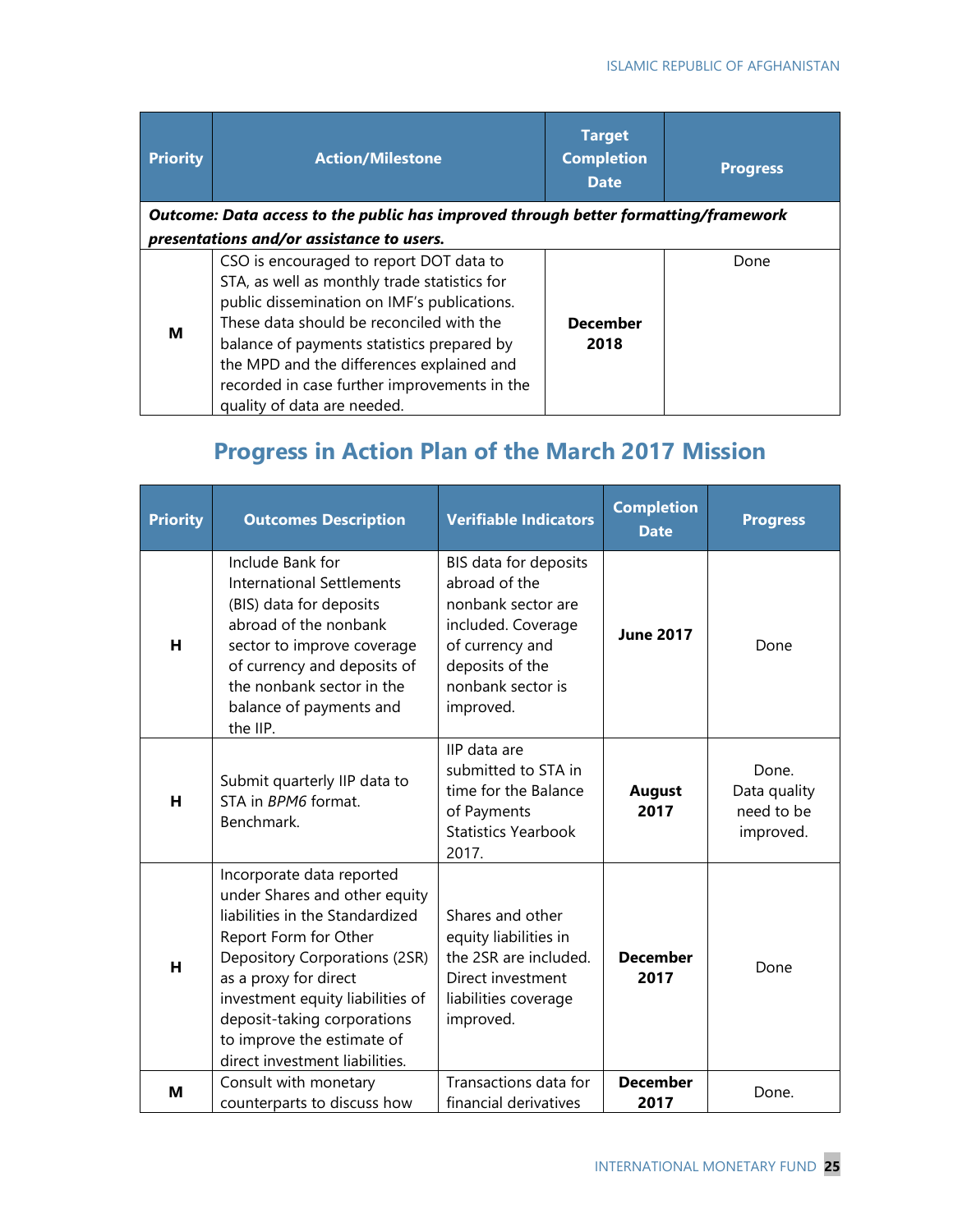#### ISLAMIC REPUBLIC OF AFGHANISTAN

| <b>Priority</b> | <b>Outcomes Description</b>                                                                                                                                                                                              | <b>Verifiable Indicators</b>                                                                                                                 | <b>Completion</b><br><b>Date</b> | <b>Progress</b>                                                               |
|-----------------|--------------------------------------------------------------------------------------------------------------------------------------------------------------------------------------------------------------------------|----------------------------------------------------------------------------------------------------------------------------------------------|----------------------------------|-------------------------------------------------------------------------------|
|                 | to collect the transaction data<br>for financial derivatives from<br>other depository corporations<br>to improve balance of<br>payments data for financial<br>derivatives.                                               | are revised and<br>balance of payments<br>data quality<br>improved.                                                                          |                                  | Currently,<br>financial<br>derivatives are<br>not relevant in<br>Afghanistan. |
| м               | Review classification of<br><b>International Transactions</b><br>Reporting System (ITRS)<br>transactions recorded under<br>education-related and health-<br>related travel to improve the<br>classification of services. | <b>ITRS</b> transactions are<br>reviewed and<br>classification of<br>services improved.                                                      | <b>December</b><br>2017          | Done.<br>Classifications<br>needs to be<br>improved.                          |
| м               | Review classification of goods<br>and services purchased from<br>the host economy by<br>embassies and military bases<br>to improve classification of<br>services.                                                        | Classification is<br>reviewed and<br>services data<br>improved.                                                                              | <b>December</b><br>2017          | Done                                                                          |
| н               | Continue to monitor the<br>consistency between balance<br>of payments and IIP data on a<br>regular basis to ensure data<br>quality.                                                                                      | Consistency between<br>balance of payments<br>and IIP data is<br>monitored.                                                                  | <b>Ongoing</b>                   | Ongoing                                                                       |
| н               | MPD to develop a project<br>proposal for conducting the<br>enterprise survey and share it<br>with the CSO. Benchmark                                                                                                     | Project proposal is<br>prepared and shared<br>with CSO to launch<br>the survey process.                                                      | <b>September</b><br>2017         | Done                                                                          |
| н               | MPD and CSO establish the<br>legal authority under which<br>the survey will be conducted,<br>develop the list of companies<br>for the survey frame,<br>determine coverage, and<br>finalize the pilot survey form.        | Legal authority for<br>conducting the<br>survey is established,<br>the survey frame<br>developed, and the<br>pilot survey form<br>finalized. | <b>November</b><br>2017          | Done                                                                          |
| н               | Develop Memorandum of<br>Understanding with other key<br>agencies involved.                                                                                                                                              | Memorandum of<br>understanding with<br>other key agencies is<br>signed.                                                                      | <b>December</b><br>2017          | Delayed                                                                       |
| н               | Secure funding for the survey.                                                                                                                                                                                           | Funding for the<br>survey is secured.                                                                                                        | <b>March 2018</b>                | Delayed                                                                       |
| н               | MPD and CSO to conduct a<br>pilot survey with<br>approximately 10 of the                                                                                                                                                 | Pilot survey is<br>conducted, and<br>results are assessed.                                                                                   | <b>December</b><br>2018          | Delayed                                                                       |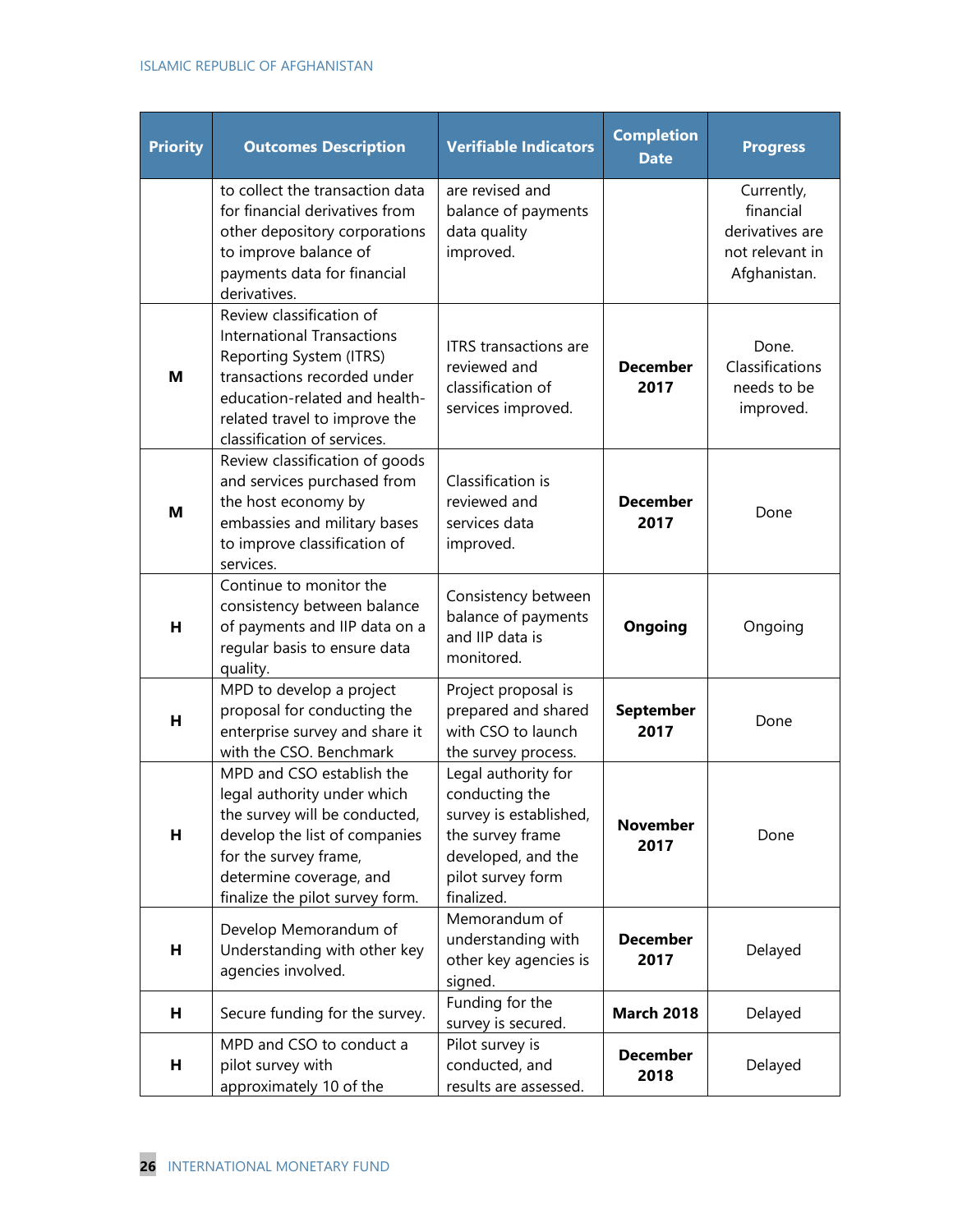| <b>Priority</b> | <b>Outcomes Description</b>                                                                                                                                                                                                           | <b>Verifiable Indicators</b>                                                                                                                          | <b>Completion</b><br><b>Date</b> | <b>Progress</b> |
|-----------------|---------------------------------------------------------------------------------------------------------------------------------------------------------------------------------------------------------------------------------------|-------------------------------------------------------------------------------------------------------------------------------------------------------|----------------------------------|-----------------|
|                 | largest foreign-owned<br>companies.                                                                                                                                                                                                   |                                                                                                                                                       |                                  |                 |
| н               | Conduct the full survey.                                                                                                                                                                                                              | Full survey is<br>conducted.                                                                                                                          | <b>April 2019</b>                | Delayed         |
| н               | Include survey results in ESS.                                                                                                                                                                                                        | Survey results are<br>incorporated in ESS<br>to improve quality of<br>the data for the<br>nonfinancial private<br>sector.                             | <b>December</b><br>2019          | Delayed         |
| M               | Continue to compare<br><b>Direction of Trade Statistics</b><br>(DOTS) and CSO data for<br>partner countries to improve<br>trade data.                                                                                                 | DOTS and CSO trade<br>data are compared<br>and trade data<br>improved over time.                                                                      | Ongoing                          | Done            |
| M               | Meet with CSO to discuss the<br>methodology for calculating<br>the estimate of informal trade<br>for GDP by expenditure and<br>discuss the feasibility of<br>including this estimate in<br>imports with the Interagency<br>Committee. | Decision is made on<br>feasibility of<br>including an estimate<br>for informal trade<br>based on GDP by<br>expenditure data to<br>improve trade data. | <b>February</b><br>2018          | Done            |
| M               | Continue to monitor the<br>reporting of Hawala brokers<br>through money service<br>providers (MSPs) to improve<br>the coverage of the informal<br>economy.                                                                            | Reporting of Hawala<br>brokers through<br>MSPs is monitored to<br>improve coverage of<br>informal transactions.                                       | Ongoing                          | Done            |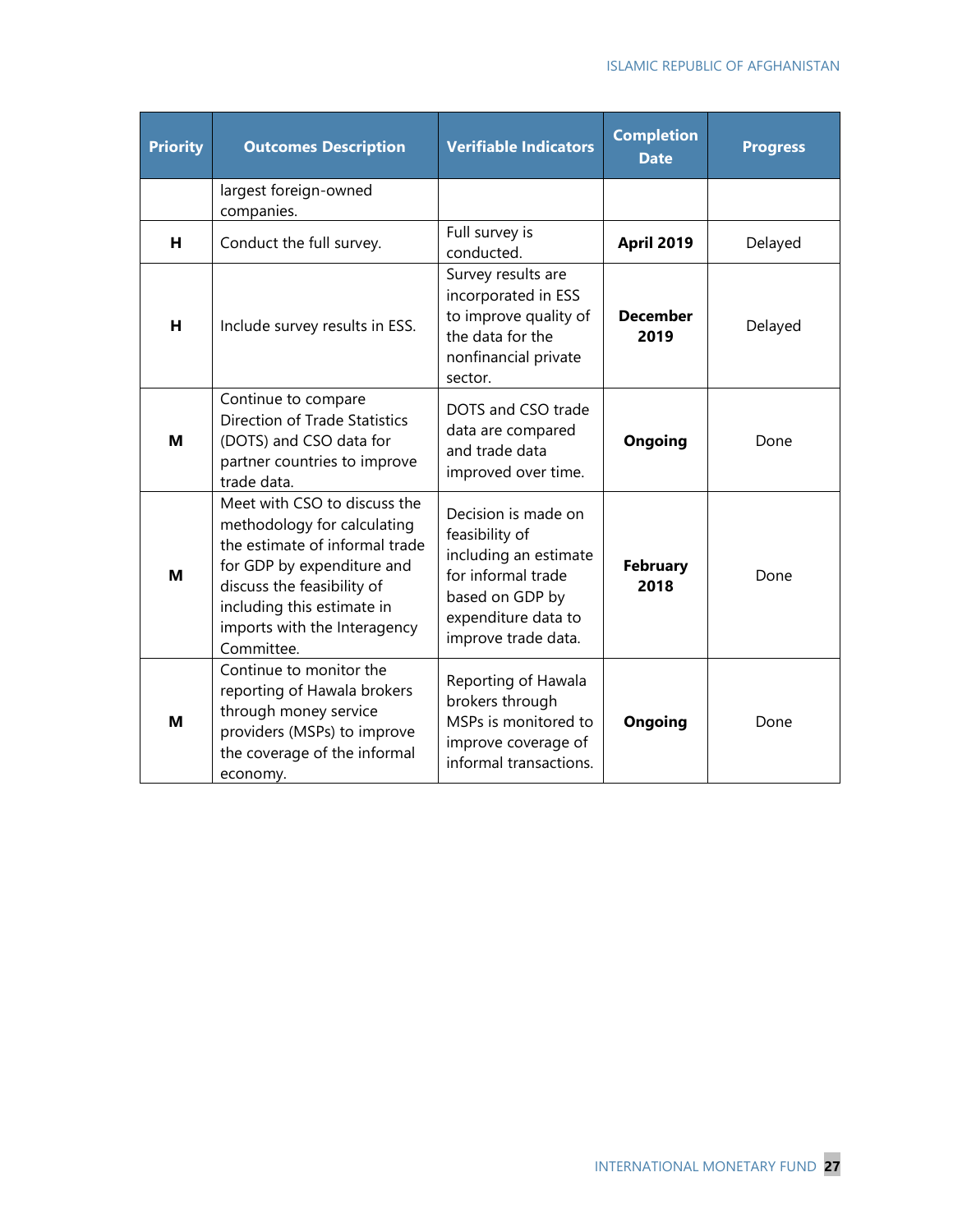## **Appendix III. Report on Financial Transactions with Nonresidents**

(reporting bank) (code)

CONTACT PHONE NUMBER

(BANK-NONRESIDENT) (country

code)

CURRENCY (Code)

| opening  |             | Code | amount |
|----------|-------------|------|--------|
| position | Claims      |      |        |
|          | Liabilities | 9221 |        |

| Transaction code   Country   Transactor | code           | code | <b>CR</b>      | DR | Explanation<br>(optional) |
|-----------------------------------------|----------------|------|----------------|----|---------------------------|
|                                         | $\overline{c}$ | 3    | $\overline{4}$ | 5  | 6                         |
|                                         |                |      |                |    |                           |
|                                         |                |      |                |    |                           |
|                                         |                |      |                |    |                           |
|                                         |                |      |                |    |                           |
|                                         |                |      |                |    |                           |
|                                         |                |      |                |    |                           |
|                                         |                |      |                |    |                           |
|                                         |                |      |                |    |                           |
|                                         |                |      |                |    |                           |
|                                         |                |      |                |    |                           |

|                  |             | Code | amount |
|------------------|-------------|------|--------|
| Closing position | Claims      | 9112 |        |
|                  | Liabilities | ດວວລ |        |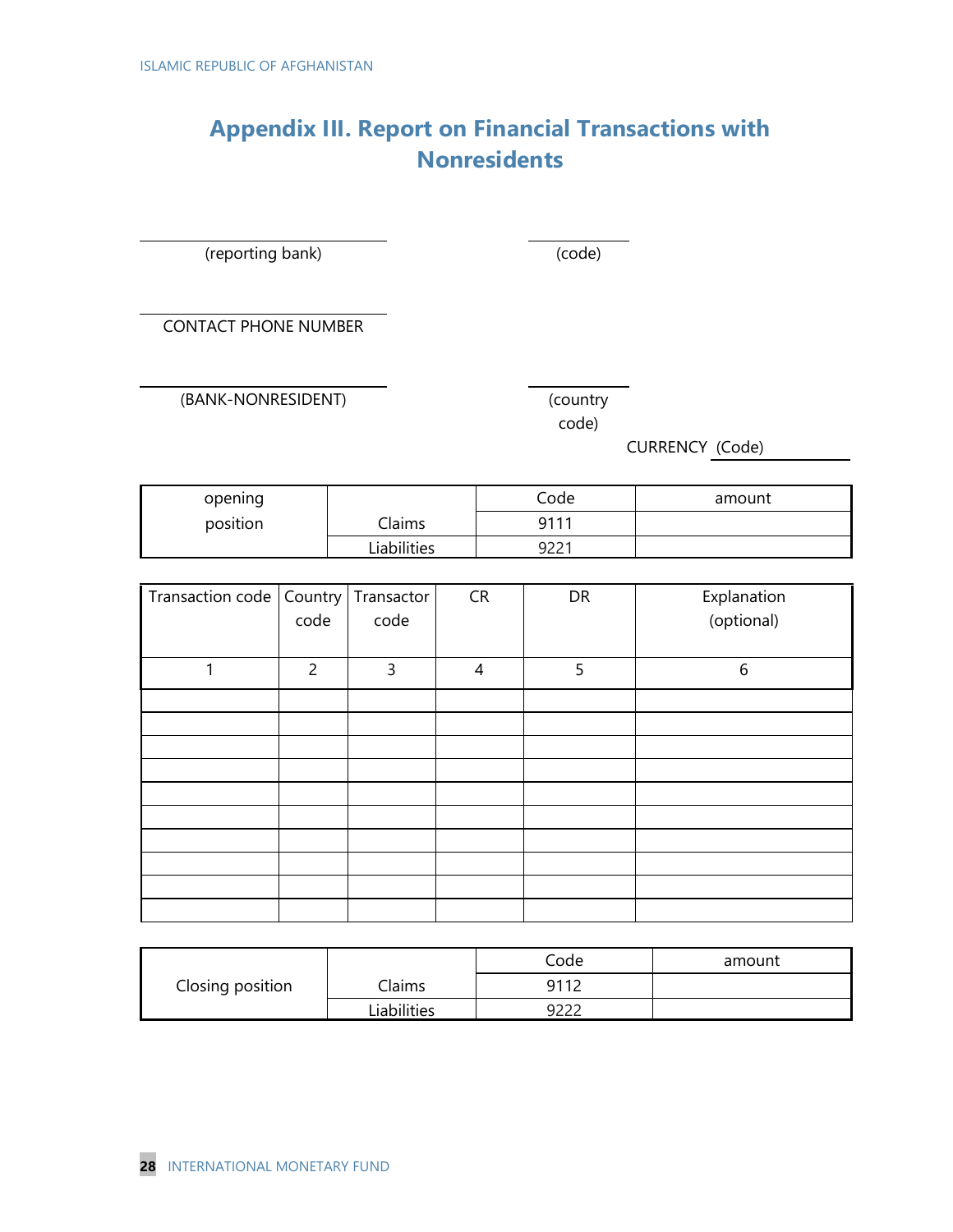## **Appendix IV. Examples of ITRS "Neutral" Transactions**

1.1 Funds transfers between the same Afghan bank's correspondent's accounts. Afghan bank's funds transferring from one of its correspondent account to another, opened in the same currency. 1.2. Purchase (sale) and conversion of currency between residents (non-cash settlement). Purchase (sale) of non-cash foreign exchange for national currency; Conversion of one foreign currency into another that carried out between two residents. 1.3. Purchase (sale) of foreign currency in cash for cashless foreign currency between juridical persons-residents. Transactions between residents (juridical persons); Withdrawal of funds in foreign currency from the nostro-account for purchase of foreign currency cash; Putting funds in foreign currency to the nostro account for sale of foreign currency cash. 1.4 Settlements between nonresidents. Funds transferring between vostro accounts of nonresident bank; Purchase (sale) and conversion of currency between non-residents. Settlements between non-residents with the current accounts in Afghani bank. 1.5 Foreign currency's conversion between resident and nonresident. Conversion of one foreign currency to another foreign currency, which is carried out between resident and nonresident.

#### **Bank's Reporting:**

*1. A resident bank sells EUR 100 to a bank abroad in exchange for USD. Assume EUR 1 equals USD 1,5 (see 1.5. above).*

The resident bank reports the following information.

In Report Form on the nonresident EUR account a debit entry will be reported for EUR 100 with the neutral code for transfers (the position on the nostro account in EUR will decrease because of the sale).

In the Report Form on the USD account the position will grow as a result of the purchase of this currency, so a credit entry has to be reported with the code for neutral transfers at the amount of USD 150.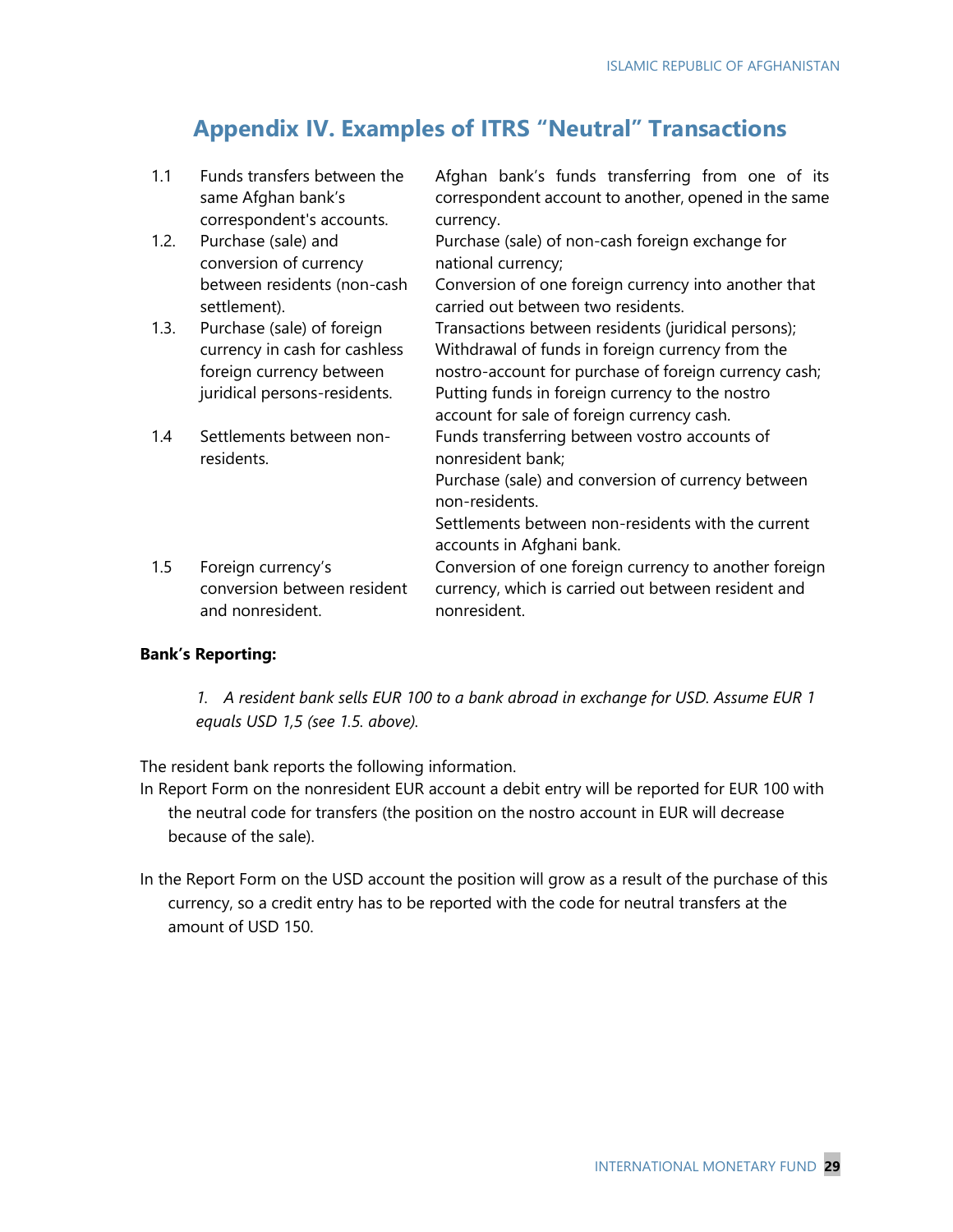Bank X nostro EUR Bank X nostro USD

| <b>BP</b> | CR | <b>DR</b> | EP  |           | <b>BP</b> | CR  | DR | EP   |
|-----------|----|-----------|-----|-----------|-----------|-----|----|------|
| 2000      |    |           |     |           | 1000      |     |    |      |
|           |    | 100       |     | <b>NC</b> |           | 150 |    |      |
|           |    |           | 900 |           |           |     |    | 1150 |

 $BP = position at the beginning of period$ 

 $EP = position at the end of period$ 

 $NC =$  transaction with neutral code

This transaction is neutral as the asset position of the resident bank vis-a-vis banks abroad remains the same, while the currency composition of foreign assets has been changed.

*2. Nonresident client A pays for goods to nonresident client В of the* Afghani *bank (see 1.4 above).*

For client A, a debit entry with the code for neutral transaction will be recorded; and the credit entry for client B will be recorded in his account with Afghani bank.

*3. Resident bank A pays USD 100 to resident bank B (see 1.2 above).*

Bank A reports a debit entry of USD 100 with the neutral code. Bank B has to report credit entry of USD 100 with the neutral code.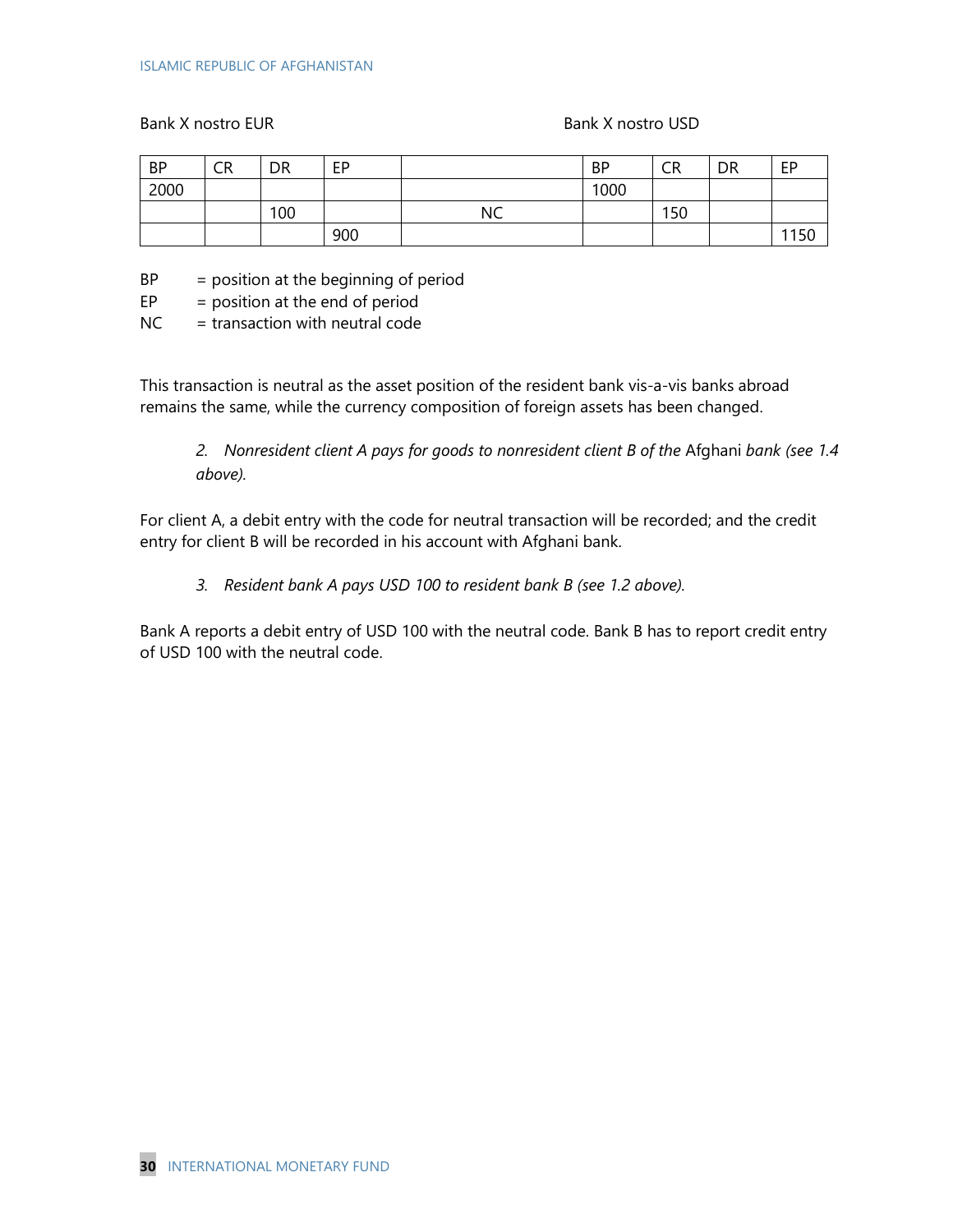## **Appendix V. Capital Account and Financial Account: ITRS Codes**

| #              | <b>Capital Account</b>                                                  | <b>Codes</b> |      | <b>Explanation of Codes</b>                                                                                                                                                                                                                                                                                               |
|----------------|-------------------------------------------------------------------------|--------------|------|---------------------------------------------------------------------------------------------------------------------------------------------------------------------------------------------------------------------------------------------------------------------------------------------------------------------------|
| 1              |                                                                         | 2            | 3    | 4                                                                                                                                                                                                                                                                                                                         |
| $\mathbf{1}$   | Capital transfers                                                       | 3433         | 3434 | Non-compensated irrevocable payments of a<br>one-time and irregular nature for both the<br>donor and recipient (beneficiary), which are<br>directly related to the acquisition or sale of<br>fixed capital.                                                                                                               |
| $\overline{c}$ | Acquisition /<br>disposal of non-<br>produced<br>nonfinancial<br>assets | 3591         | 3592 | The acquisition / realization of land and its<br>subsoil assets. Buying (selling) industrial and<br>intellectual property rights and other similar<br>rights, inventions, industrial designs,<br>trademarks, brands, patents, licenses, know-<br>how, etc.                                                                |
|                | <b>Financial Account</b>                                                |              |      |                                                                                                                                                                                                                                                                                                                           |
|                | <b>Direct</b><br><b>Investment</b>                                      |              |      |                                                                                                                                                                                                                                                                                                                           |
| 1              | Direct investment<br>abroad                                             |              |      | For credit: the return of direct investment<br>(disinvestment)<br>For debit: direct investment abroad                                                                                                                                                                                                                     |
| 1.1            | Equity                                                                  | 4121         | 4122 | Resident purchase of shares of nonresident<br>entity (other than preferred shares without<br>voting rights) of 10 percent or more of the<br>share capital, and the repurchase of such<br>shares; Other capital contributions of direct<br>investor that increase equity                                                   |
| 1.2            | Loans from direct<br>investors                                          | 4161         | 4162 | Transactions (disbursements and<br>repayments of principal) with involving of<br>credit resources that occur between direct<br>investors and direct investment enterprises<br>(except banking); subordinated debt<br>received from direct investors; returnable<br>financial assistance received from direct<br>investors |
| 2              | Direct investment                                                       |              |      | For credit: receiving direct investment                                                                                                                                                                                                                                                                                   |
| 2.1            | in Afghanistan<br>Equity                                                | 4221         | 4222 | For debit: return of equity (disinvestment)<br>Nonresident purchase of shares of resident<br>legal entities (other than preferred shares<br>without voting rights) of 10 percent or more<br>of the share capital and repurchase of such                                                                                   |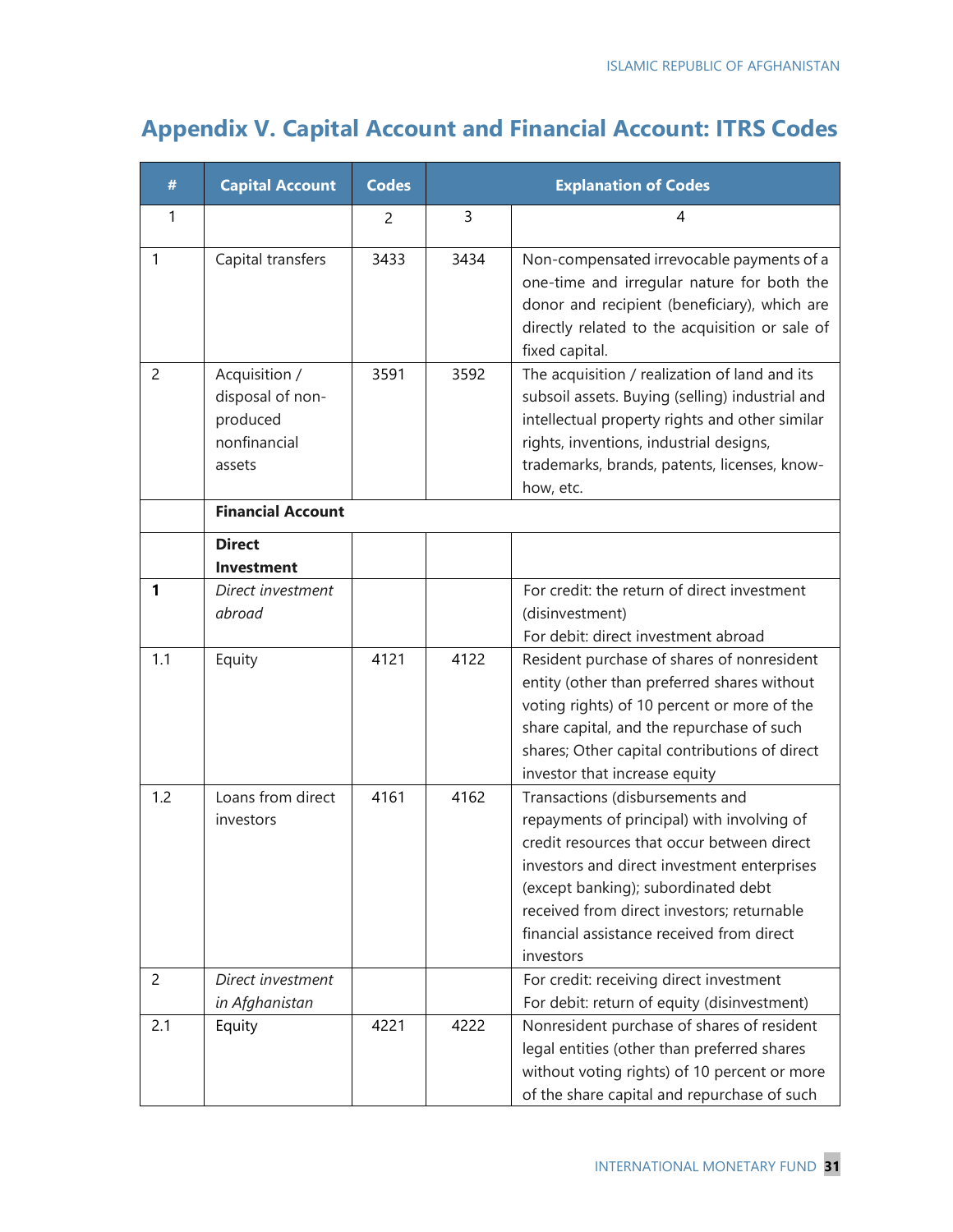#### ISLAMIC REPUBLIC OF AFGHANISTAN

| #              | <b>Capital Account</b>                 | <b>Codes</b> |      | <b>Explanation of Codes</b>                                                                                                                                                                                                                                                                                            |
|----------------|----------------------------------------|--------------|------|------------------------------------------------------------------------------------------------------------------------------------------------------------------------------------------------------------------------------------------------------------------------------------------------------------------------|
| 1              |                                        | 2            | 3    | 4                                                                                                                                                                                                                                                                                                                      |
|                |                                        |              |      | shares; Other capital contributions that<br>increase the equity capital.                                                                                                                                                                                                                                               |
| 2.2            | Loans from direct<br>investors         | 4261         | 4262 | Transactions (disbursements and<br>repayments of principal) with involving<br>credit resources that occur between direct<br>investors and direct investment enterprises<br>(except banking); subordinated debt<br>received from direct investors; returnable<br>financial assistance received from direct<br>investors |
| $\overline{c}$ | <b>Portfolio</b><br><b>Investment</b>  |              |      |                                                                                                                                                                                                                                                                                                                        |
| 2.1            | Portfolio<br>Investment assets         |              |      | Credit-sale of foreign security<br>Debit-purchase of foreign security                                                                                                                                                                                                                                                  |
| 2.1.1          | Equity                                 | 4301         | 4302 | Purchase/sale of foreign shares,<br>participation certificates, equity securities, all<br>types of investments in trusts and<br>investment funds                                                                                                                                                                       |
| 2.1.2          | Debt securities                        | 4303         | 4304 | Purchase/sale of foreign bonds, notes, and<br>money-market instruments                                                                                                                                                                                                                                                 |
| 2.2            | Portfolio<br>Investment<br>liabilities |              |      | Credit-sale of domestic security to<br>nonresident<br>Debit-repurchase of domestic security<br>from nonresident                                                                                                                                                                                                        |
| 2.2.1          | Equity                                 | 4401         | 4402 | Sale/repurchase of domestic shares,<br>participation certificates, equity securities, all<br>types of investments in trusts and<br>investment funds                                                                                                                                                                    |
| 2.2.2.         | Debt securities                        | 4403         | 4404 | Sale/repurchase of domestic bonds, notes,<br>and money-market instruments                                                                                                                                                                                                                                              |
| 3              | <b>Other</b><br><b>Investment</b>      |              |      |                                                                                                                                                                                                                                                                                                                        |
| 3.1            | Other Investment<br>Assets             |              |      |                                                                                                                                                                                                                                                                                                                        |
| 3.1.1          | Loans                                  | 4501         | 4502 | Loans extended to nonresidents<br>(disbursements/repayments)                                                                                                                                                                                                                                                           |
| 3.1.2          | Deposits, other                        | 4503         | 4504 | Deposits abroad                                                                                                                                                                                                                                                                                                        |
| 3.2            | Other Investment<br>Liabilities        |              |      |                                                                                                                                                                                                                                                                                                                        |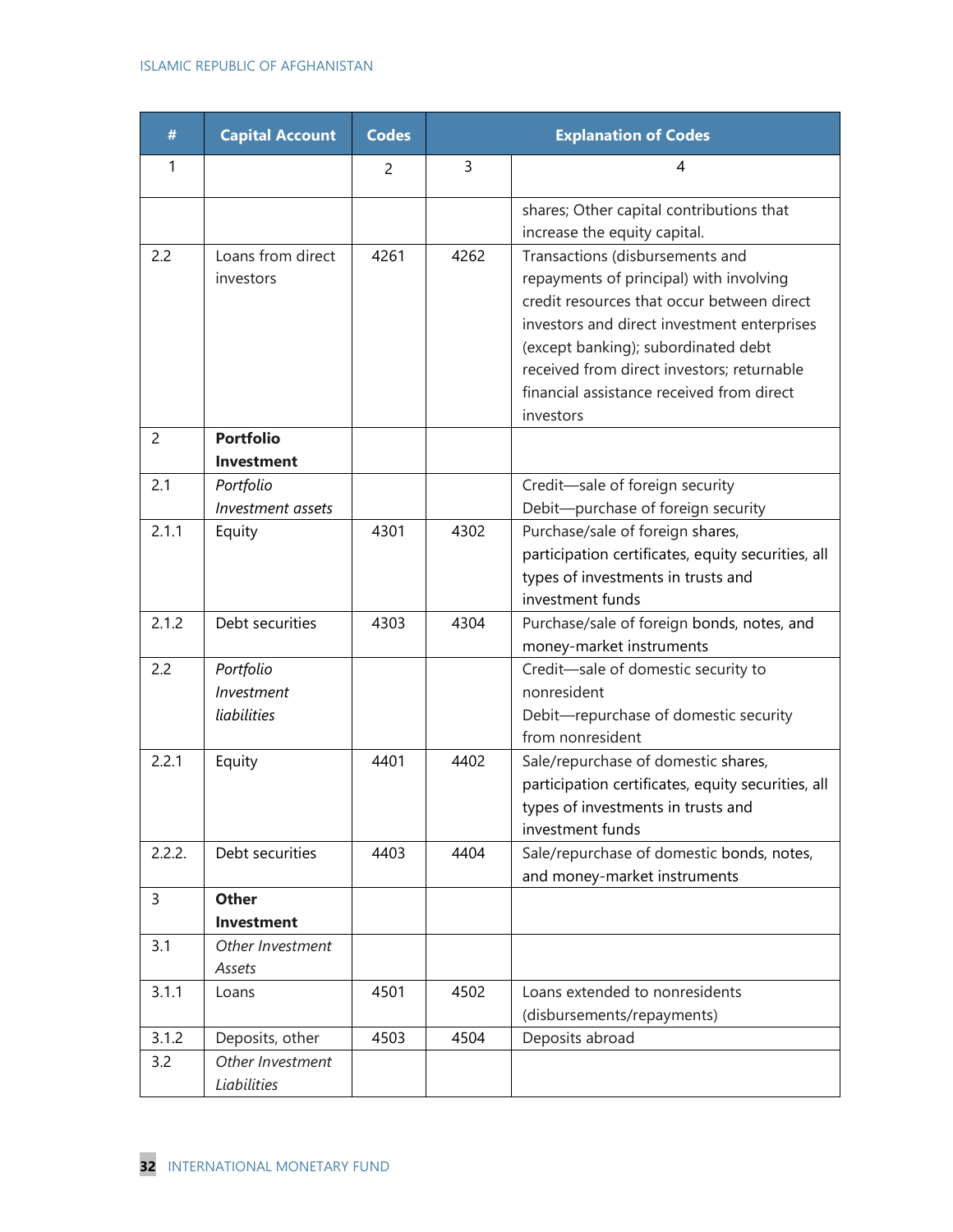| #     | <b>Capital Account</b> | <b>Codes</b> | <b>Explanation of Codes</b> |                                                                 |
|-------|------------------------|--------------|-----------------------------|-----------------------------------------------------------------|
|       |                        |              |                             |                                                                 |
| 3.2.1 | Loans                  | 4601         | 4602                        | Loans received from abroad<br>(disbursements/repayments)        |
| 3.2.2 | Deposits, other        | 4603         | 4604                        | Deposits of non-bank nonresidents in the<br>bank of Afghanistan |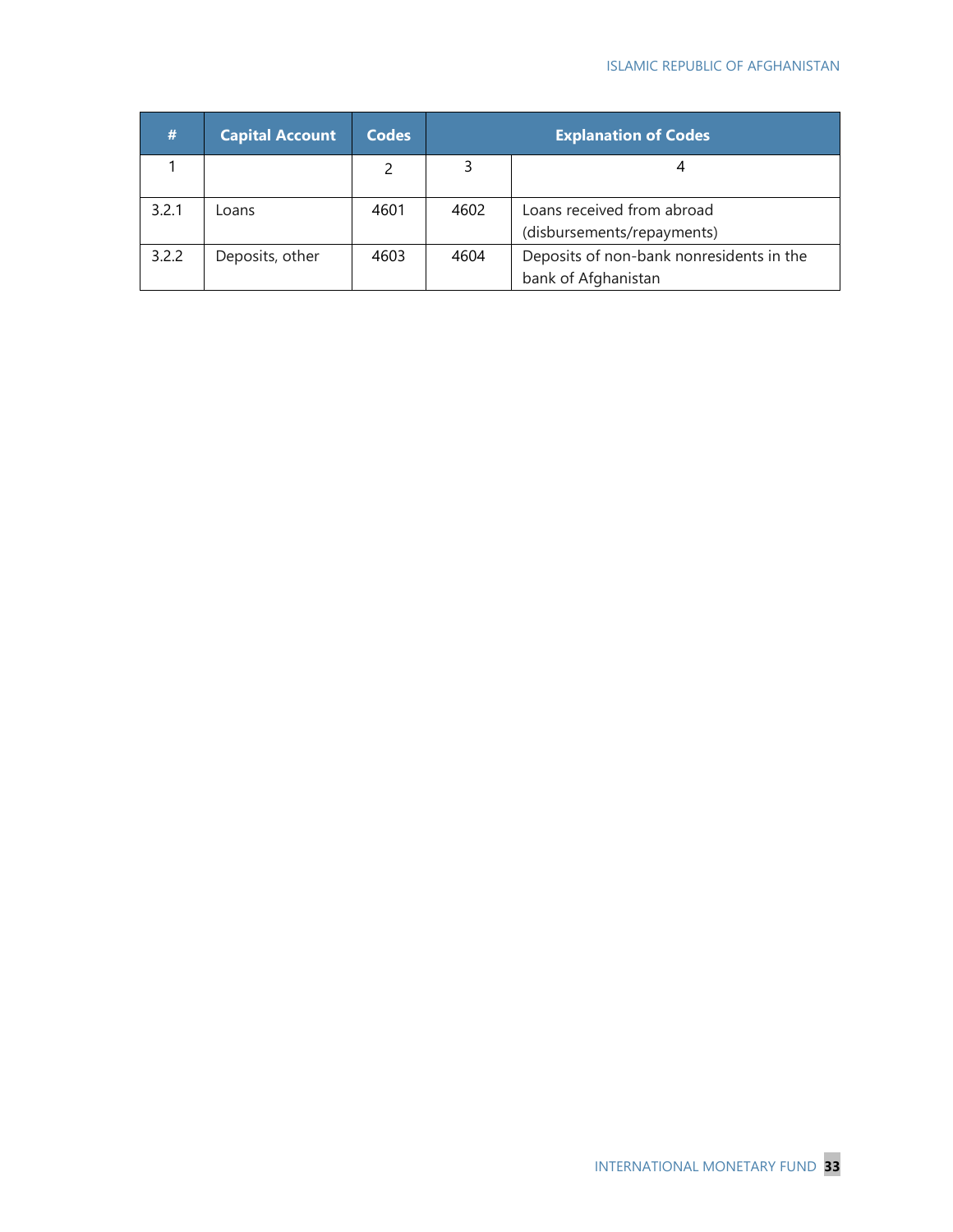## **Appendix VI. Suggested Action Plan for ITRS Enhancement in Afghanistan**

| <b>Action</b>                                                                                                                                                                                                                                                                                                                                                                                               | <b>Output</b>                                                                                                                                                                                                                                                                                                                                                                                                                                                                                                                                                                                                                                                                                                                                                                              |
|-------------------------------------------------------------------------------------------------------------------------------------------------------------------------------------------------------------------------------------------------------------------------------------------------------------------------------------------------------------------------------------------------------------|--------------------------------------------------------------------------------------------------------------------------------------------------------------------------------------------------------------------------------------------------------------------------------------------------------------------------------------------------------------------------------------------------------------------------------------------------------------------------------------------------------------------------------------------------------------------------------------------------------------------------------------------------------------------------------------------------------------------------------------------------------------------------------------------|
| 1. Based on the principles outlined by the mission,<br>develop description of the planned ITRS<br>enhancement.                                                                                                                                                                                                                                                                                              | The description should include the following<br>sections:<br>(i) legal framework,<br>(ii) the scope of enhanced ITRS,<br>(iii) the objective of ITRS,<br>(iv) principles of the ITRS,<br>(v) the performance of the ITRS,<br>(vi) the confidentiality of information about<br>individual respondents,<br>(vii) data coverage,<br>(viii) reporting forms,<br>(ix) the classification of transactions,<br>(x) description of using neutral codes for<br>reporting (if decision for closed ITRS is made),<br>(xi) methods of administration of the ITRS<br>thresholds,<br>(xii) reporting procedures,<br>(xiii) accounting data quality checks,<br>(xiv) the aggregation of results,<br>(xv) the balance of payments output tables,<br>(xvi) role of IT,<br>(xvii) consultation and training. |
| 2. Ensure sound legal and institutional<br>background for ITRS enhancement.                                                                                                                                                                                                                                                                                                                                 | The project forms and instructions, as well as<br>modalities of ITRS enhancement work should<br>be approved by the management.<br>Define if the DAB regulation on ITRS<br>implementation would reinforce the<br>implementation.                                                                                                                                                                                                                                                                                                                                                                                                                                                                                                                                                            |
| 3. Set up a joint working group with commercial<br>banks to collaborate with the commercial banks<br>for the preparation of the implementation of the<br>enhanced ITRS. The joint working group need to<br>consider the consistency of reporting<br>requirements for balance of payments, accounting<br>practices in banks and operational day of the<br>bank, consolidating data from the regional offices | The following list of the issues is to be decided<br>at the working group:<br>(i) to discuss the draft report forms;<br>(ii) the consistency between the balance of<br>payments reporting requirements and banking<br>accounting practices;                                                                                                                                                                                                                                                                                                                                                                                                                                                                                                                                                |